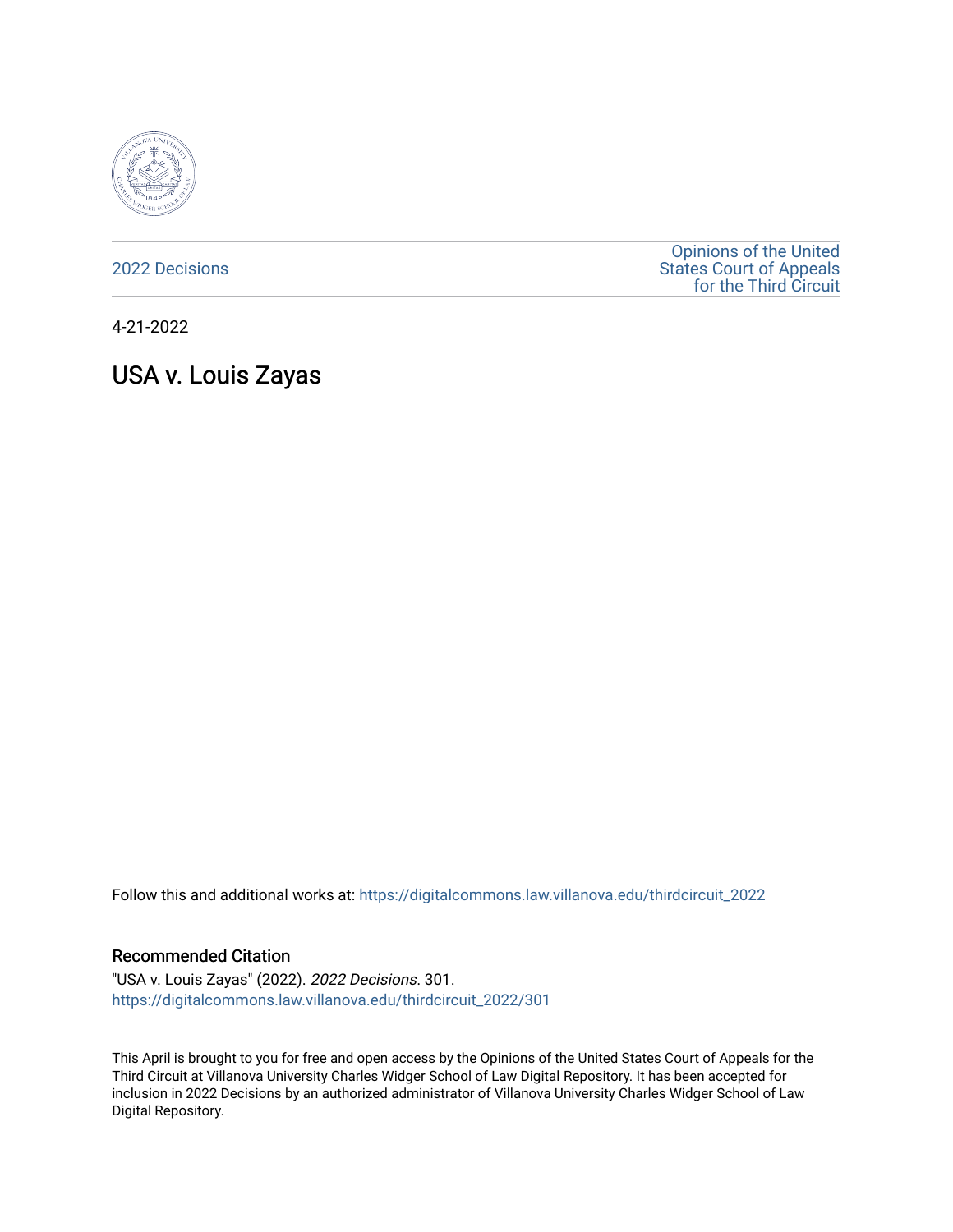### **PRECEDENTIAL**

UNITED STATES COURT OF APPEALS FOR THE THIRD CIRCUIT

\_\_\_\_\_\_\_\_\_\_\_\_\_

No. 20-1265 \_\_\_\_\_\_\_\_\_\_\_\_\_

#### UNITED STATES OF AMERICA

v.

LOUIS ANTONIO ZAYAS, Appellant

On Appeal from the United States District Court for the Middle District of Pennsylvania (D.C. Criminal No. 3-16-cr-00222-001) District Judge: Honorable Malachy E. Mannion

\_\_\_\_\_\_\_\_\_\_\_\_\_\_\_

Argued September 22, 2021

\_\_\_\_\_\_\_\_\_\_\_\_\_\_\_

Before: SMITH, *Chief Judge*, \* McKEE, and RESTREPO, *Circuit Judges.*

> (Filed: April 21, 2022) \_\_\_\_\_\_\_\_\_\_\_\_\_\_\_

Joseph A. O'Brien, Esq. [ARGUED] Oliver Price & Rhodes 1212 South Abington Road P.O. Box 240 Clarks Summit, PA 18411 *Counsel for Appellant*

<sup>\*</sup> Judge Smith was Chief Judge when this appeal was argued. Judge Smith completed his term as Chief Judge and assumed senior status on December 4, 2021.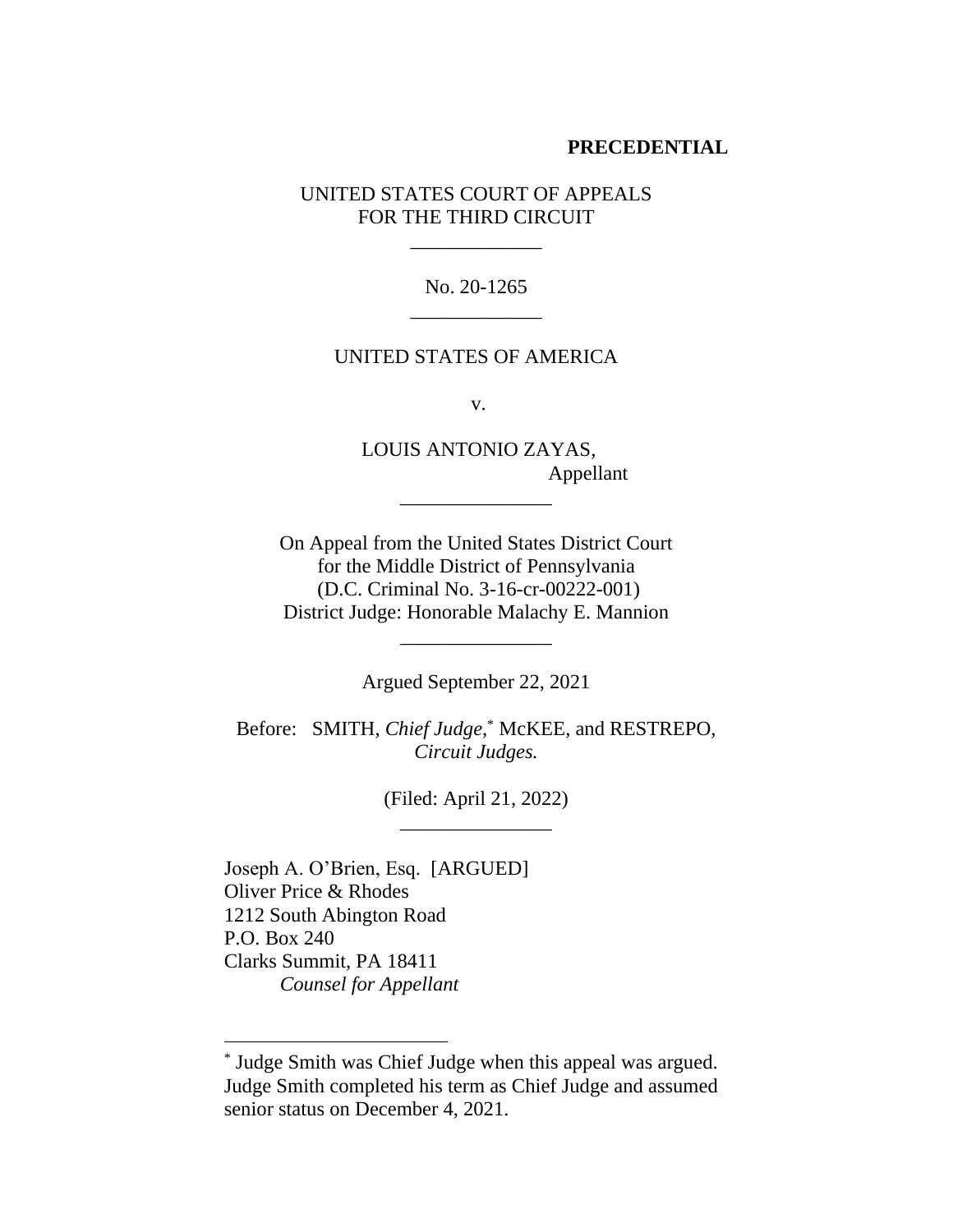Michelle L. Olshefski, Esq [ARGUED] Office of United States Attorney 235 North Washington Avenue P.O. Box 309, Suite 311 Scranton, PA 18503 *Counsel for Appellee*

## OPINION OF THE COURT \_\_\_\_\_\_\_\_\_\_\_\_\_\_\_

\_\_\_\_\_\_\_\_\_\_\_\_\_\_\_

McKEE, *Circuit Judge*.

During the early morning hours on July 7, 2016, Kathryn Ann Price was found dead in her bedroom from an overdose of fentanyl. The investigation that followed led to the arrest and prosecution of Louis Zayas. A jury subsequently convicted Zayas of distributing and conspiring to distribute the fentanyl that killed Price. He was also convicted of distributing fentanyl to someone who was pregnant as well as distributing it within 1,000 feet of a playground. The District Court sentenced Zayas to life imprisonment.

Zayas appeals arguing that the evidence was insufficient to establish guilt beyond a reasonable doubt, that he was prejudiced by the government's failure to timely disclose potentially exculpatory evidence, and that the Court erred by imposing two terms of life imprisonment. For the reasons below, we agree that the evidence is insufficient to support his conviction for distributing fentanyl within 1,000 feet of a playground as defined by the statute. However, we reject his other arguments and will therefore affirm in part, vacate in part, and remand for possible resentencing.

## **I. BACKGROUND**

Around midnight on July 7, 2016, a family member found Kathryn Ann Price dead in her bed. She was eight months pregnant. Investigators who responded to the emergency call observed evidence in Price's bedroom consistent with an apparent drug overdose. This included drug paraphernalia such as a spoon, syringes, and many white and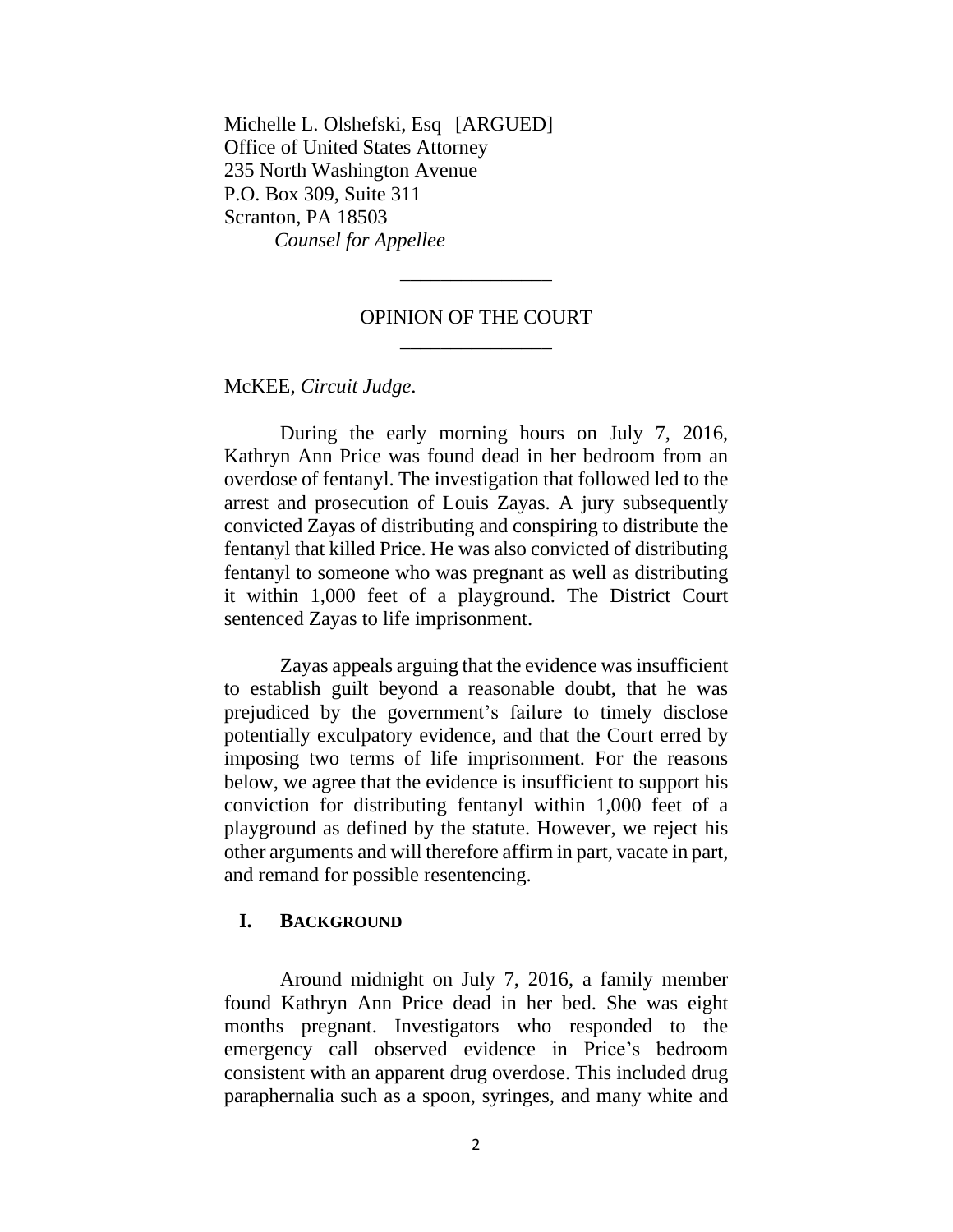blue glassine baggies. Testing of the residue in a blue baggie established that it contained fentanyl, the same substance that an autopsy would subsequently confirm as the cause of her death.

Text messages between Price and Louis Zayas shortly before her death and video from surveillance cameras outside of Price's house soon caused investigators to focus on Zayas. The text messages, which are discussed in detail *infra* Section II.A.1., revealed that Zayas had delivered drugs to Price the same evening that she died and that she had ingested those drugs just before her death. Additionally, a security camera captured Price engaging in transactions with the occupant of a car later confirmed to be owned by Zayas. The video also confirmed that after Price obtained drugs from Zayas, she returned to her house and subsequently left only once to walk her dog.

Based on this evidence, investigators arrested Zayas at his home about a month after Price's death. During a Mirandized interview immediately following his arrest, Zayas admitted to selling what he believed to be heroin to Price on the day she overdosed. Thereafter, Zayas entered into a plea agreement, which he subsequently withdrew. After he withdrew from the plea agreement, a federal grand jury returned a four-count superseding indictment charging him with (1) conspiracy to distribute and possess with the intent to distribute a controlled substance in violation of 21 U.S.C.  $\S § 846, 841(a)(1)$  and  $(b)(1)(C);$ <sup>1</sup> (2) distribution and possession with the intent to distribute a controlled substance in violation of 21 U.S.C.  $\S$  841(a)(1) and (b)(1)(C) and 18 U.S.C.  $\S 2$ ;  $\S 2$  (3) distribution and possession with the intent to distribute a controlled substance within 1,000 feet of a daycare center with an attached outdoor playground in violation of 21 U.S.C. §§ 841(a)(1) and (b)(1)(C), 860, and 18 U.S.C. § 2;<sup>3</sup> and (4) distribution and possession with the intent to distribute a

 $<sup>1</sup>$  (Count 1).</sup>

 $2$  (Count 2).

 $3$  (Count 3).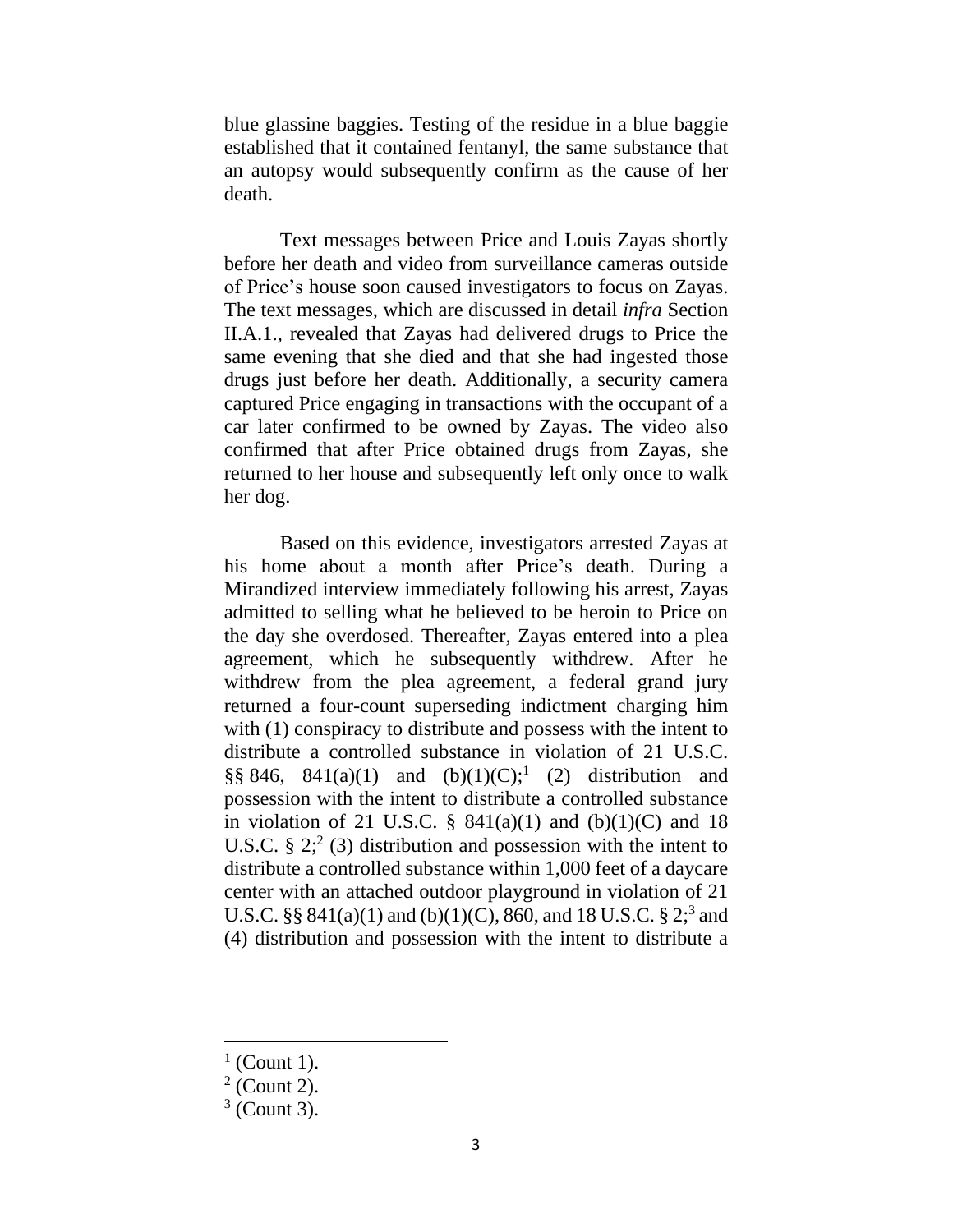controlled substance to a pregnant individual in violation of 21 U.S.C. §§ 861(f), 841(a)(1) and (b)(1)(C), and 18 U.S.C. § 2. 4

Following the close of all the evidence at the ensuing jury trial, Zayas moved for judgment of acquittal under Rule 29(a) of the Federal Rules of Criminal Procedure. Zayas claimed that the evidence was insufficient to prove that he delivered fentanyl to Price and that the nearby playground was not open to the public as required for a conviction on Count 3.<sup>5</sup> He also argued that the government had to prove that he knew that Price was pregnant when he sold her drugs and that the evidence was insufficient to establish that element of Count 4. 6 Finally, Zayas moved to dismiss the superseding indictment based on the government's delayed disclosure of a potentially exculpatory statement he made during a proffer interview held pursuant to his initial plea discussions with the government.

The District Court denied both motions and Zayas was convicted on all counts. The District Court subsequently sentenced Zayas to a term of life imprisonment as mandated by 21 U.S.C. § 841(b)(1)(C). The sentence consisted of separate terms of life imprisonment for Counts 1 and 2 and one year of imprisonment on Counts 3 and 4, all to run concurrently. This timely appeal followed.<sup>7</sup>

## **II. DISCUSSION**

# **A. Sufficiency of Evidence**

"We exercise plenary review over a district court's grant or denial of a motion for judgment of acquittal based on

 $4$  (Count 4).

<sup>5</sup> *See* 21 U.S.C. § 860(e) (defining a playground for purposes of  $\S$  860(a) as "any outdoor facility . . . intended for recreation, *open to the public*, and with . . . three or more

separate apparatus intended for the recreation of children" (emphasis added)).

<sup>6</sup> *See* 21 U.S.C. § 861(f) (making it unlawful to knowingly or intentionally distribute any controlled substance to a pregnant individual).

<sup>&</sup>lt;sup>7</sup> We have appellate jurisdiction to review the final decision of the District Court pursuant to 28 U.S.C. § 1291.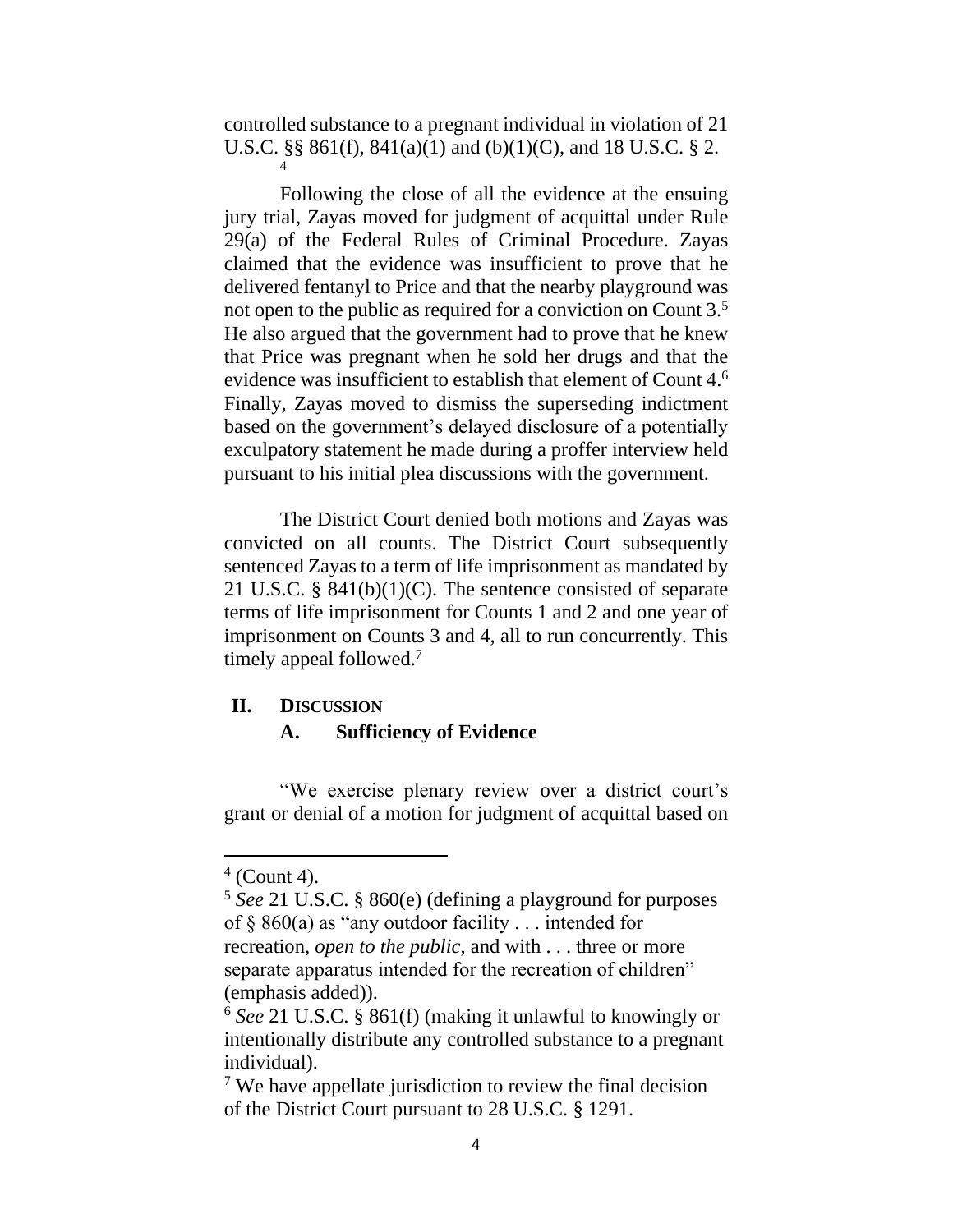the sufficiency of the evidence."<sup>8</sup> We interpret the evidence in the light most favorable to the government as the verdict winner and "do not weigh evidence or determine the credibility of witnesses in making [our] determination."<sup>9</sup> We will sustain a verdict if "*any* rational trier of fact could have found the essential elements of the crime beyond a reasonable doubt."<sup>10</sup>

# **1. Distribution of Fentanyl Resulting in Death**

Zayas was convicted on Count 2 of the superseding indictment for distributing the fentanyl that killed Price. $<sup>11</sup>$ </sup> "Zayas does not deny selling Price drugs."<sup>12</sup> Nor does Zayas argue the government needs to prove that he knew he was selling Price fentanyl.<sup>13</sup> Rather, he argues that the evidence is insufficient to prove that the substance he sold her was the fentanyl that caused her death. He claims that the evidence shows only that he sold her heroin. More specifically, Zayas believes that: (1) the record contains no evidence that the drugs he delivered to Price contained fentanyl, (2) there is no evidence connecting him to the blue baggie containing fentanyl found in Price's bedroom, and (3) that it is at least, if not more likely, that Price obtained the fatal drugs from someone else. We disagree.

 $12$  Appellant Br. at 11.

<sup>8</sup> *United States v. Starnes*, 583 F.3d 196, 206 (3d Cir. 2009).

<sup>9</sup> *United States v. Gambone*, 314 F.3d 163, 169–70 (3d Cir. 2003) (quotation marks omitted).

<sup>10</sup> *United States v. Bansal*, 663 F.3d 634, 665 (3d Cir. 2011) (quotation marks omitted).

<sup>11</sup> *See* 21 U.S.C. §§ 841(a)(1), (b)(1)(C); 18 U.S.C. § 2; *Burrage v. United States*, 571 U.S. 204, 210, 134 S. Ct. 881, 187 L. Ed. 2d 715 (2014) ("Because the 'death results' enhancement increased the minimum and maximum sentences . . . it is an element that must be submitted to the jury and found beyond a reasonable doubt.").

<sup>13</sup> *See United States v. Barbosa*, 271 F.3d 438, 458–59 (3d Cir. 2001) (holding § 841 does not require "the Government [to] prove more than the defendant's knowledge that he was trafficking in a controlled substance").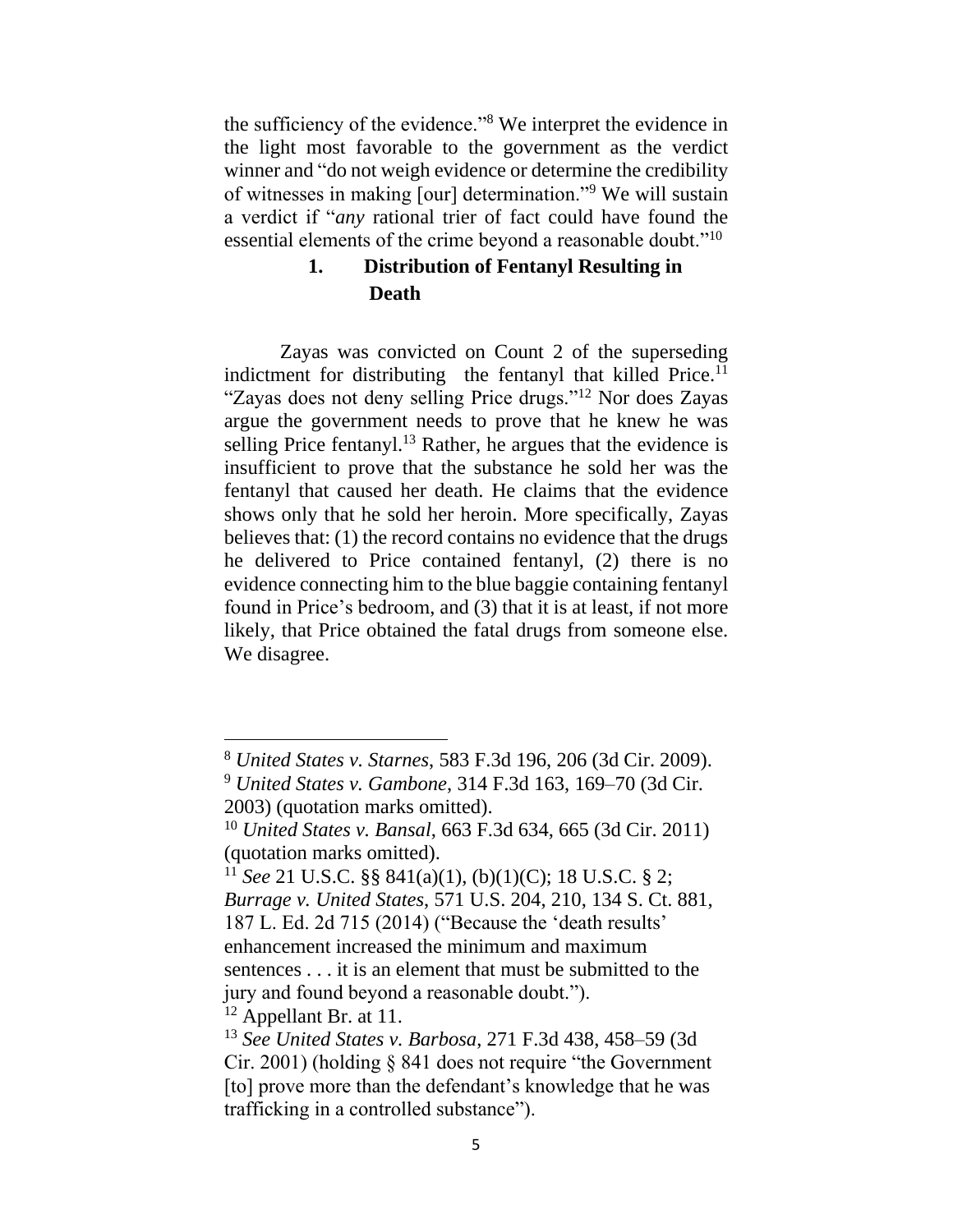Our standard of review of a challenge to the sufficiency of the evidence is highly deferential.<sup>14</sup> As we noted at the outset, the government's evidence included text messages between Zayas and Price during the thirty-four-hour period before her death, video footage outside the Price home, and witness testimony, including admissions Zayas made after his arrest. The text messages themselves are evidence of the delivery of controlled substances, negotiating the prices and quantity of drugs, as well as locations of meetings.The relevant texts begin the day before Price's overdose.

### **July 5, 2016 text messages:**

|                                 | 2:06 p.m. Zayas: Hey I made a new contact with                                                                                                                 |
|---------------------------------|----------------------------------------------------------------------------------------------------------------------------------------------------------------|
| damn good shit                  |                                                                                                                                                                |
| 2:45 p.m. Price: Like how good  |                                                                                                                                                                |
|                                 | 2:59 p.m. Zayas: Not like the best I've ever had                                                                                                               |
|                                 | but good enough to get way                                                                                                                                     |
|                                 | higher than intended lol                                                                                                                                       |
|                                 | 3:00 p.m. Zayas: I actually get if from the                                                                                                                    |
| middle man Scotts friend justin |                                                                                                                                                                |
| 3:02 p.m. Price: How much       |                                                                                                                                                                |
|                                 |                                                                                                                                                                |
| much 40?                        | 3:09 p.m. Price: Ima try to get sum cash how                                                                                                                   |
|                                 |                                                                                                                                                                |
|                                 | 4:41 p.m. Zayas: Yeah 40 but I'd rather give<br>him 60 than give these guys<br>another $30$ $10$ <sup>15</sup>                                                 |
| July 6, 2016 text messages:     |                                                                                                                                                                |
| sick so u have anything         | 1:13 p.m. Zayas: I'm just getting up I'm a Lil                                                                                                                 |
|                                 | $1.20 \text{ p m}$ $\Gamma$ $\text{m}$ $\Omega$ $\text{m}$ $\Omega$ $\text{m}$ $\Omega$ $\text{m}$ $\Omega$ $\text{m}$ $\Omega$ $\text{m}$ $\Omega$ $\text{m}$ |

1:20 p.m. Price: Na not rite now… Can u pawn Reg tools?

2:06 p.m. Zayas: Not really none of the places really want them

2:09 p.m. Price: I'm working on get cash now u can get?

. . .

<sup>14</sup> *United States v. Hart*, 273 F.3d 363, 371 (3d Cir. 2001). <sup>15</sup> SApp. at 010–013 (Exs. 3.4–3.7); App. at 540–42.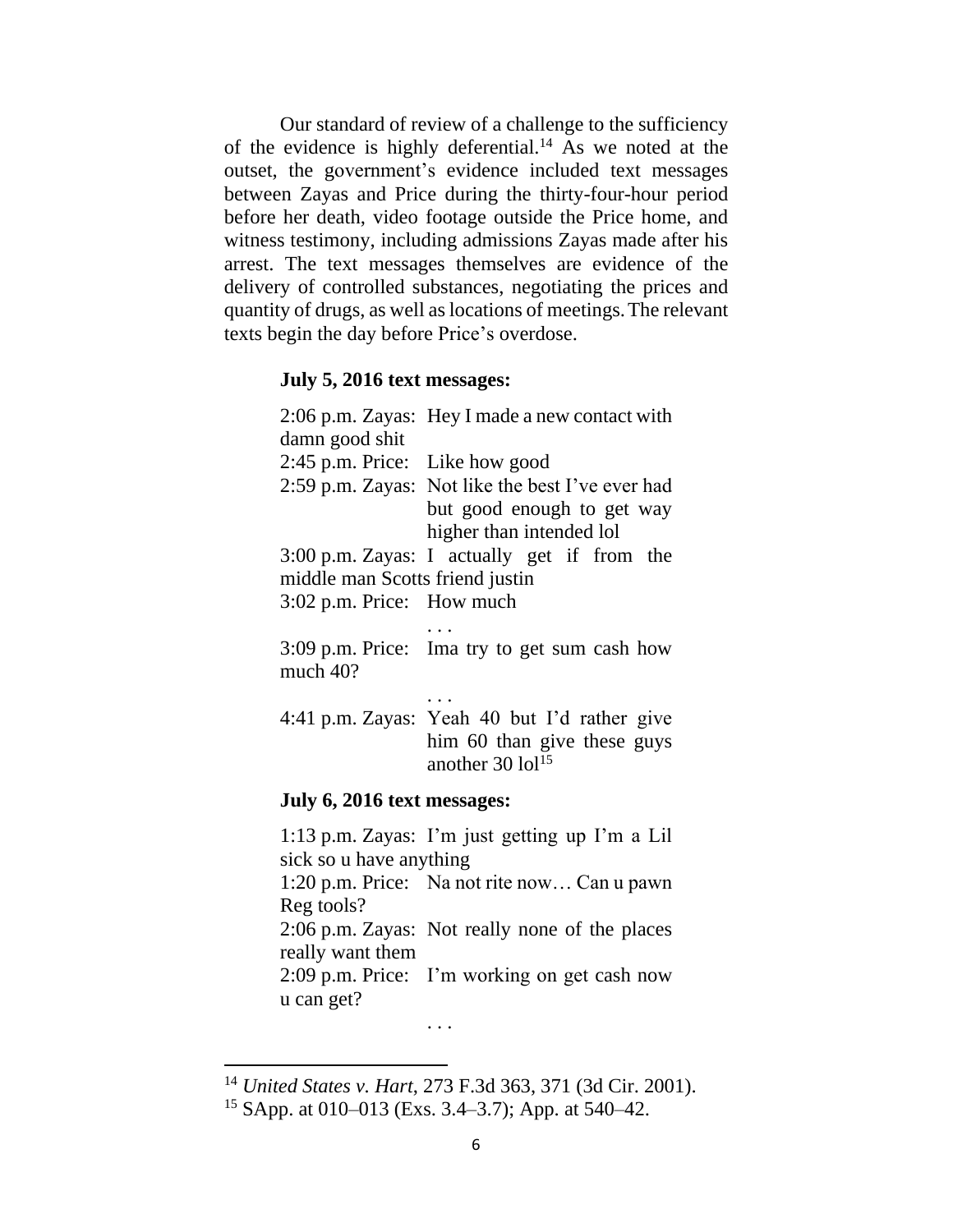|                            | 2:32 p.m. Price: I'm getting 50\$ in a Lil bit |  |
|----------------------------|------------------------------------------------|--|
| 2:33 p.m. Price: U can get |                                                |  |
|                            | 2:34 p.m. Zayas: Yeah n his stuff is goid      |  |
| $2:34$ p.m. Zayas:         | Good                                           |  |
|                            | 2:36 p.m. Price: Kk I asked the kid to drop it |  |
|                            | off $b43$ y got a sub tho to                   |  |
|                            | I can get like a half?                         |  |
| $2:39$ p.m. Price:         | Call now set it uo                             |  |
| $3:03$ p.m. Zayas:         | He's just getting off Hazelton                 |  |
|                            | exit now he's gonna call me                    |  |
|                            | back in a minute                               |  |
|                            |                                                |  |
| $3:04$ p.m. Price:         | So u wanna meet him here                       |  |
| $3:04$ p.m. Price:         | He's got it on him                             |  |
| 3:16 p.m. Price:           | $\gamma$                                       |  |
| 3:36 p.m. Price:           | Ask him how long My sister                     |  |
| 16<br>will be home soon    |                                                |  |

At Price's request, and consistent with her 2:36 p.m. message, her friend Anthony Almeida placed \$50 in the mailbox outside her home between 2:00 p.m. and 3:00 p.m. Video footage shows Zayas's car parking near Price's house at 3:55 p.m. on July 6. Zayas was the driver, and an individual identified as Justin Haines was in the passenger seat. Price can be seen approaching the car on the passenger side and engaging in a hand-to-hand transaction as she leans into the car.<sup>17</sup> During the interview after his arrest, Zayas told the DEA that he and Haines obtained money from Price to sell her drugs.<sup>18</sup> The video also shows Zayas and Haines driving away after Price went to his car. Zayas and Haines then proceeded to another location in Hazleton, Pennsylvania to get drugs to sell to Price. About an hour later, the text messaging between Price and Zayas resumed:

<sup>16</sup> SApp. at 015–020 (Exs. 3.9–3.14); App. at 543–47.

 $17$  Zayas admitted that he obtained the suspected heroin with Haines' assistance and that Haines was with him in the car both times they went to Price's house.

 $18$  Zayas and Price agreed to "1 n a half 4 50" meaning one and half bundles (fifteen bags) of drugs for \$50. SApp. at 019 (Ex. 3.13); App. at 626. The two agreed that Price would get ten bags, and five would go to Zayas as a tip for the effort. App. at 627.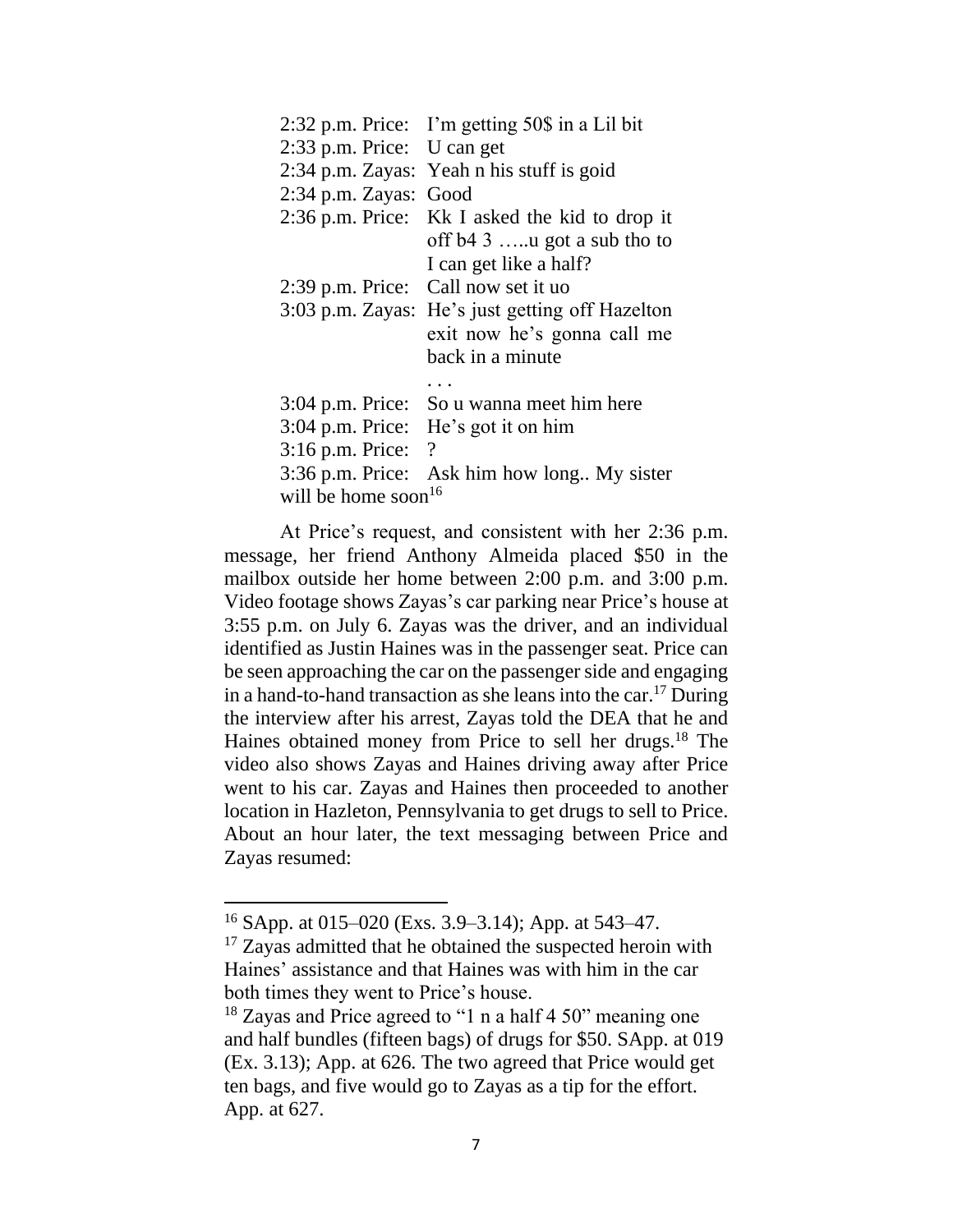4:55 p.m. Zayas: Call u in 1 min 5:06 p.m. Price: Pull into the parking lot 5:07 p.m. Price: Give me a min my sister is leaving<sup>19</sup>

Zayas returned to Price's house at 5:07 p.m., between five and seven hours before Price's death. Again, Price walked to the passenger side of the car where she obtained a bundle, or ten bags of drugs, via another hand-to-hand exchange before returning to her house. Afterward, the two continued to exchange text messages:

|                      | 5:30 p.m. Price: Please don't forget about the sub I |
|----------------------|------------------------------------------------------|
|                      | need it for the morning  Friday I                    |
|                      | get paid to so Ima give u either cash                |
|                      | or tic for it whichever u prefer                     |
|                      | 5:31 p.m. Price: There good tho Thank god u only     |
| $\text{did } 2^{20}$ |                                                      |

Zayas stated in his post-arrest interview that after delivering the drugs to Price he too used some of the same drugs and immediately passed out. When asked if it was common for him to pass out after using heroin "[h]e emphatically stated no, he's never passed out a day in his life."<sup>21</sup> Zayas's statement is significant because it suggests that the drugs he and Price used that day were unusually potent. Increased potency is consistent with the presence of fentanyl, rather than the drugs being solely heroin. 22

As noted, video footage established that Price left her house only to walk her dog after purchasing drugs from Zayas. At about 9:30 p.m., Price told her mother she was going to bed and went to her bedroom. Around 10:00 p.m., Price's sister

<sup>19</sup> SApp. at 021 (Ex. 3.15); App. at 547.

<sup>&</sup>lt;sup>20</sup> SApp. at 021–022 (Exs. 3.15–3.16); App at 548. A "tic" is short for ticket, which is slang terminology for a bag of heroin or drugs. App. at 649.

 $21$  App. at 633.

<sup>22</sup> *See United States v. Walker*, 922 F.3d 239, 244 n.2 (4th Cir. 2019), *cert. granted and judgment vacated on other grounds*, *Walker v. United States*, --- U.S.----, 140 S. Ct. 474, 205 L. Ed. 2d 266 (2019) (noting that "[f]entanyl is sometimes added to heroin to increase its potency, which also increases the risk of an overdose death" (quotation marks omitted)).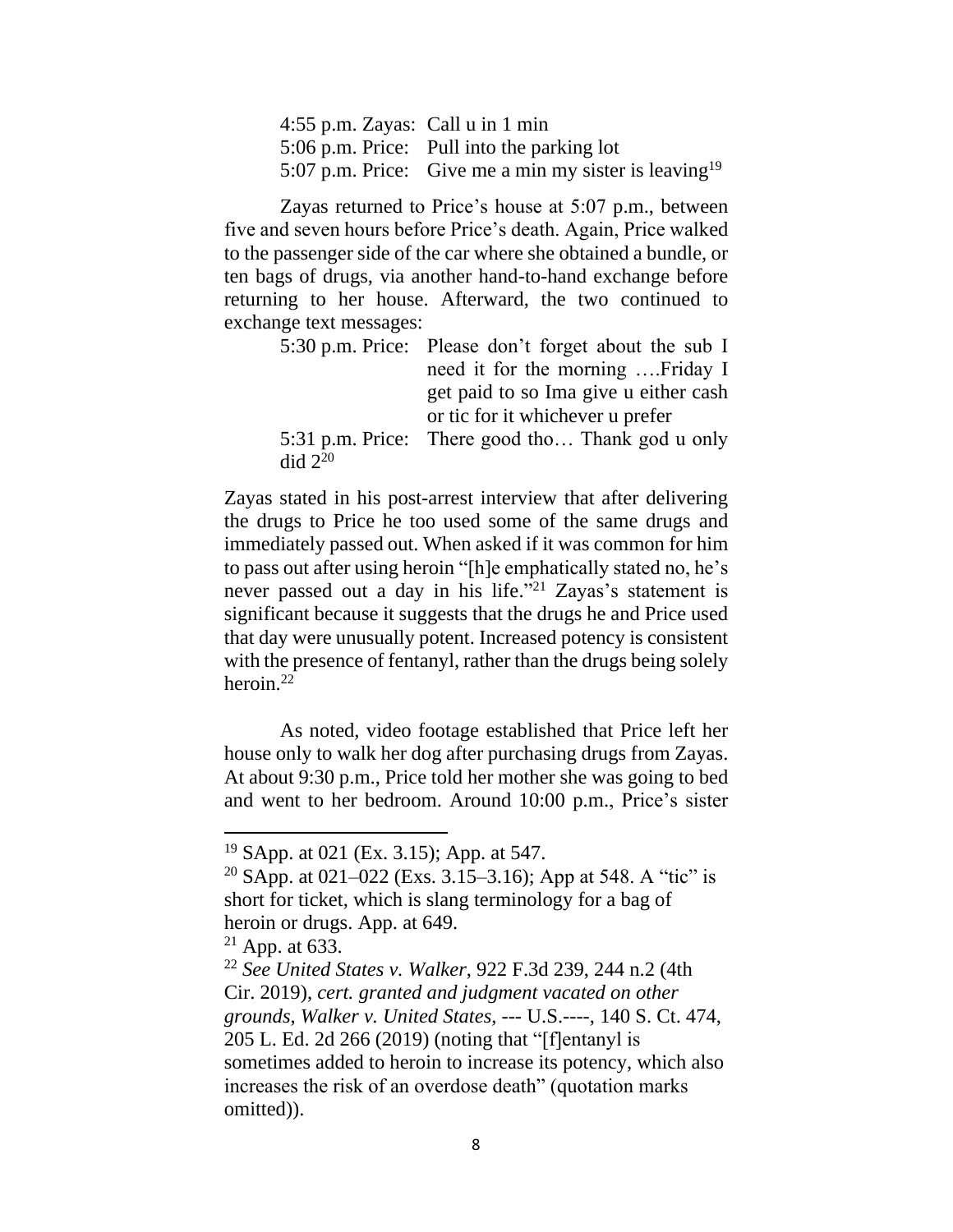tried to call Price, however Price did not respond. Around midnight on July 7, Price's sister arrived home, entered Price's bedroom and found Price unresponsive and face down in her bed. Emergency personnel were summoned and responding paramedics found Price had no signs of life and concluded she was dead.

A forensic pathologist conducted an autopsy on Price the next day. The findings included a fresh needle mark on Price's right hand that was believed to have occurred at the time of her death. The toxicology report revealed the level of fentanyl in Price's blood was twenty-four nanograms per mil and a metabolite of fentanyl at twelve nanograms per mil. The testifying pathologist concluded, with 100 percent confidence, that the cause of Price's death was the injection of fentanyl. Additionally, a forensic toxicologist concluded that heroin did not play a part in Price's death.

It is uncontroverted that Zayas delivered a controlled substance to Price in the hours just before her death. The evidence includes Zayas's admission that he sold Price drugs about seven hours before she was found dead. During their "drug talk," she asked him to buy her \$30 worth of drugs and he agreed. Zayas, along with Haines, picked up the money from Price at her house, and after getting the drugs, returned, and delivered one bundle (ten bags) of drugs to Price. These facts were not disputed at trial, nor are they at issue on appeal. Furthermore, they are corroborated by Price's text messages and video footage from security cameras at Price's house.

Since Price was trying to get drugs before she met Zayas and only left home to walk the dog after Zayas sold her drugs, the jury could readily conclude that those drugs were the only drugs she had that night. The evidence is sufficient to demonstrate that she had neither money nor opportunity to obtain drugs from anyone else. <sup>23</sup> On the day of her death, Price even told Zayas that she did not have any drugs. When Zayas told Price that he was a "[l]il sick" and asked if she had

<sup>23</sup> *See United States v. Sumlin*, 956 F.3d 879, 891–93 (6th Cir. 2020) (finding sufficient evidence to support a conviction under  $\S 841(a)(1)$  based on circumstances including the temporal proximity of a drug-related text message exchange).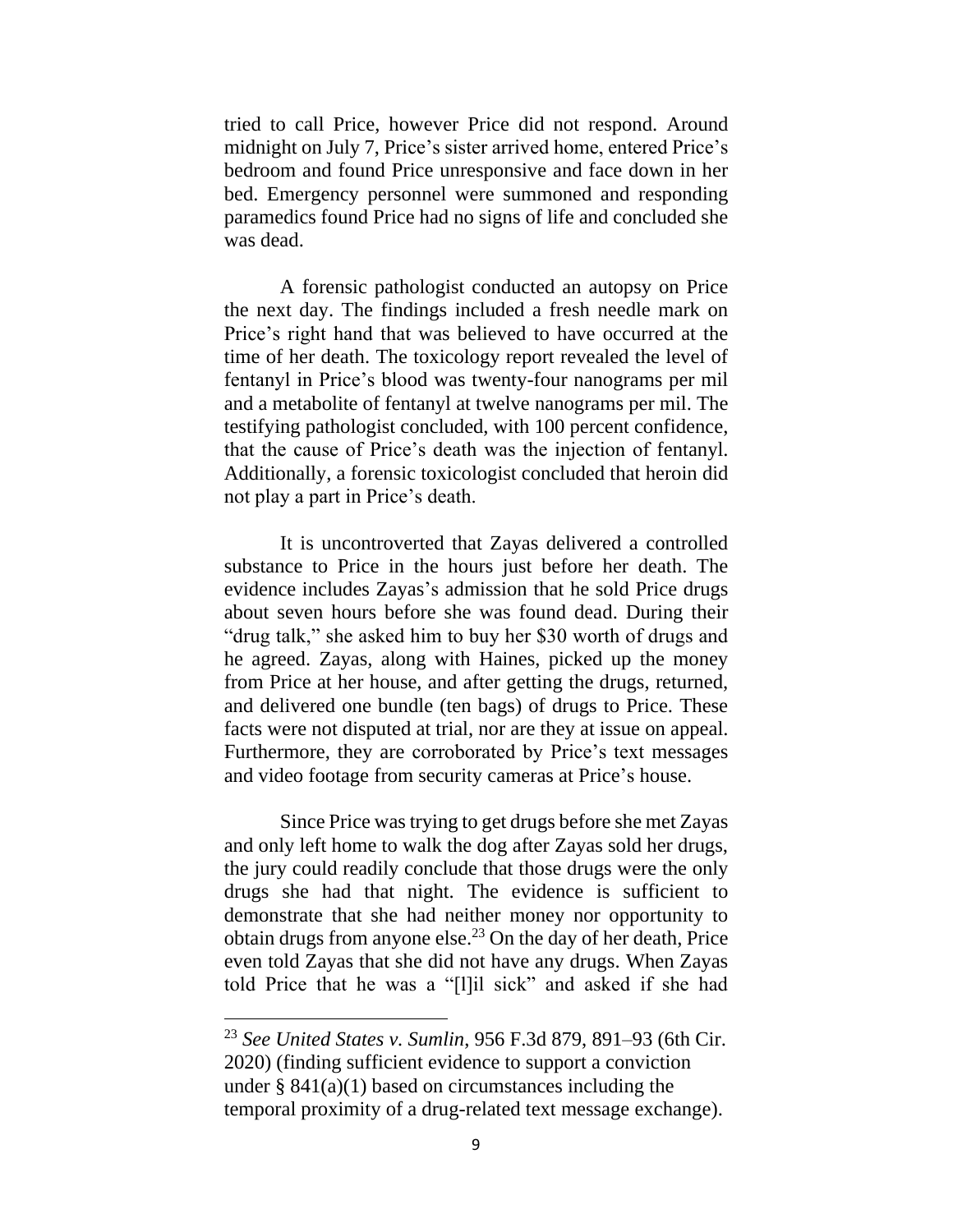anything, Price responded, "Na not rite now."<sup>24</sup> Moreover, the evidence indicates that Price did not have money to purchase drugs other than the drugs she obtained from Zayas. She texted Zayas, "Ima try to get sum cash how much \$40?"<sup>25</sup> and "Can u pawn Reg tools? . . . I'm working on get cash now . . . I'm getting 50\$ in a Lil bit  $\dots$  I asked the kid to drop it off b4 3.<sup>"26</sup> Finally, Price reminded Zayas to get her a "sub," short for suboxone, $27$  and she would pay him on Friday when she would get paid.<sup>28</sup> A DEA agent also testified that in his experience, habitual drug users, like Price, do not store drugs for later use.

A reasonable trier of fact could also conclude Price injected the drugs she purchased from Zayas shortly after receiving them and that those drugs contained a fatal dose of fentanyl. Soon after Zayas delivered the drugs to Price she texted him: "There good tho… Thank god u only did 2."<sup>29</sup> This text suggests not only that she used the drugs Zayas gave her a few minutes before, but also alludes to the drug's potency. As we noted earlier, Zayas also discussed the potency of the drugs he was getting from his source on the day before he delivered drugs to Price. He described them as "damn good shit" and "good enough to get way higher than intended."<sup>30</sup> Zayas also told the DEA that when he took the drugs, after delivering some to Price, he passed out. He said he never passes out after taking heroin. This clearly allows a rational trier of fact to conclude beyond a reasonable doubt that Zayas delivered drugs containing a fatal dose of fentanyl to Price, and she died because she ingested them.<sup>31</sup> Although Zayas may not have

<sup>24</sup> SApp. at 015 (Ex. 3.9); App. at 543; *see also United States v. Ross*, 990 F.3d 636, 639 (8th Cir. 2021) (concluding that a drug user's urgent desire to ingest drugs undermines a claim that they already had drugs in their possession).

<sup>&</sup>lt;sup>25</sup> SApp. at 012 (Ex. 3.6); App. at 542.

<sup>26</sup> SApp. at 015–018 (Exs. 3.9–3.12); App. at 543–45.

<sup>27</sup> Suboxone is a medication designed to reduce opioid

withdrawal symptoms along with the desire to use opioids. *United States v. Brizuela*, 962 F.3d 784, 787 (4th Cir. 2020).

<sup>&</sup>lt;sup>28</sup> SApp. at 021–022 (Exs. 3.15–3.16); App at 548.

<sup>29</sup> SApp. at 022 (Ex. 3.16); App. at 548.

 $30$  SApp. at 010–011 (Exs. 3.4–3.5); App. at 540–41.

<sup>31</sup> *See United States v. Davis*, 970 F.3d 650, 658 (6th Cir.

<sup>2020) (</sup>holding it is rational for a jury to infer that the drug at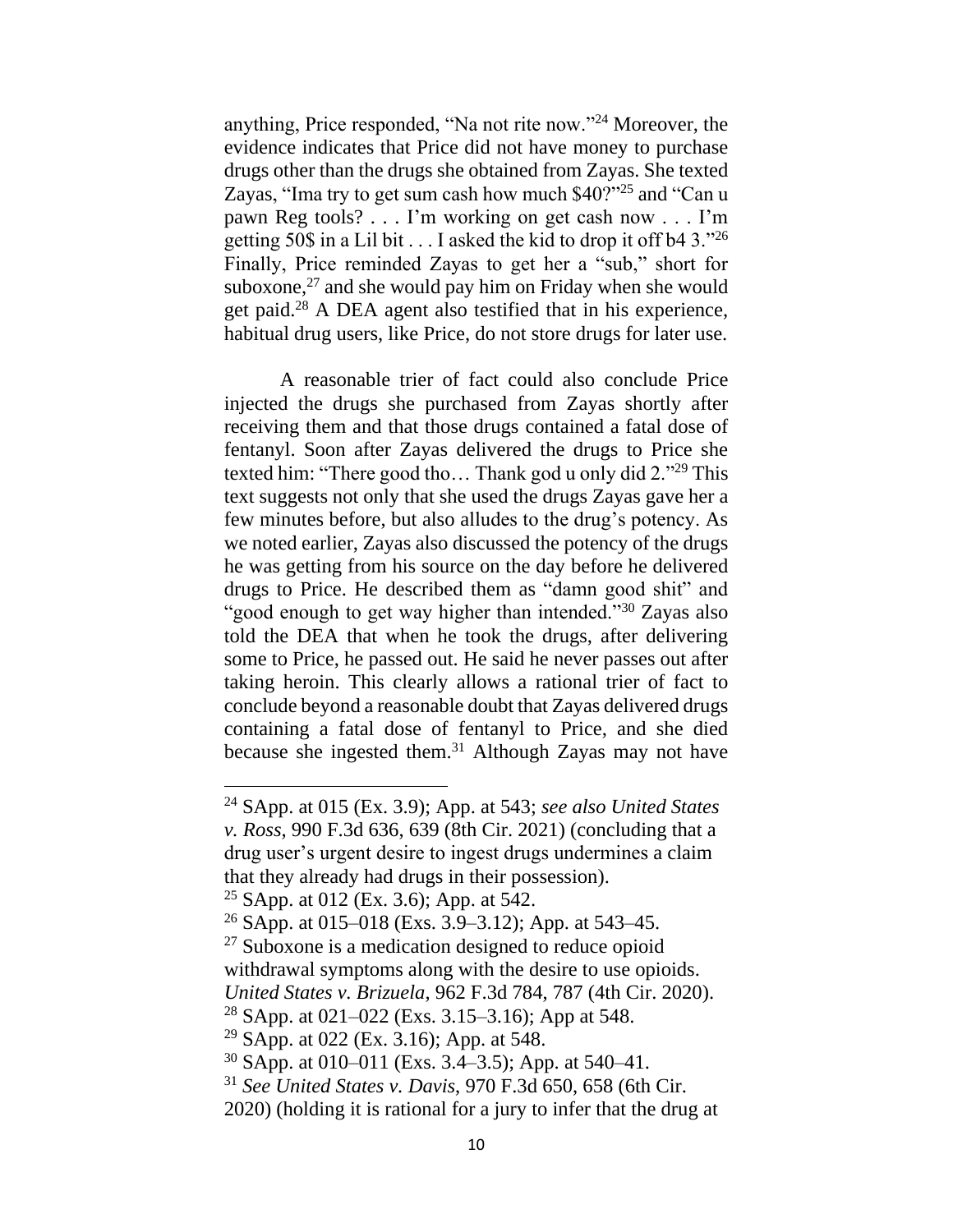known that the drugs he delivered to Price contained fentanyl, his subjective belief is simply irrelevant.<sup>32</sup>

Zayas's argument that the evidence is insufficient because the record instead suggests a connection between the blue glassine bag, found near Price's body, and a drug dealer other than himself is also unavailing. He contends the evidence could be interpreted to suggest that "drugs delivered by [another drug dealer] caused Price's death."<sup>33</sup> Zayas argues this drug dealer, only identified as "Dee," was more likely to have supplied the fentanyl to Price than he was. This assertion is mostly based on the fentanyl residue found in a blue glassine baggie near Price's body. Although around 100 blue and white glassine baggies were found in Price's bedroom, only a single blue bag contained any residue and it was the only one submitted to the laboratory. Testing confirmed it was fentanyl residue.

Text messages between Price and Dee five days before her death show that Price asked Dee, "U have the blue one's," referring to blue glassine baggies.<sup>34</sup> Zayas told the DEA immediately following his arrest that he believed the baggies he delivered to Price on the day of her death were white, but he was not sure. Zayas seizes upon that statement to argue that there is no evidence connecting him to the blue baggie found in Price's home. He also relies on the prior text exchange between Price and Dee to claim that Price got the blue baggie from Dee and not from him. But this argument misses the point. 35

issue was fentanyl, rather than heroin, based on its high potency).

<sup>32</sup> *See Barbosa*, 271 F.3d at 458–59 (holding that the government need not prove the defendant's knowledge that he was trafficking in the precise controlled substance at issue to sustain a conviction under  $\S 841(a)$ ).

<sup>33</sup> Appellant Br. at 20.

<sup>34</sup> SApp. at 032 (Ex. 4.9); App. at 664.

<sup>35</sup> *See United States v. Caraballo-Rodriguez*, 726 F.3d 418,

<sup>432 (3</sup>d Cir. 2013) ("It is up to the jury—not the district court judge or our Court—to examine the evidence and draw inferences.").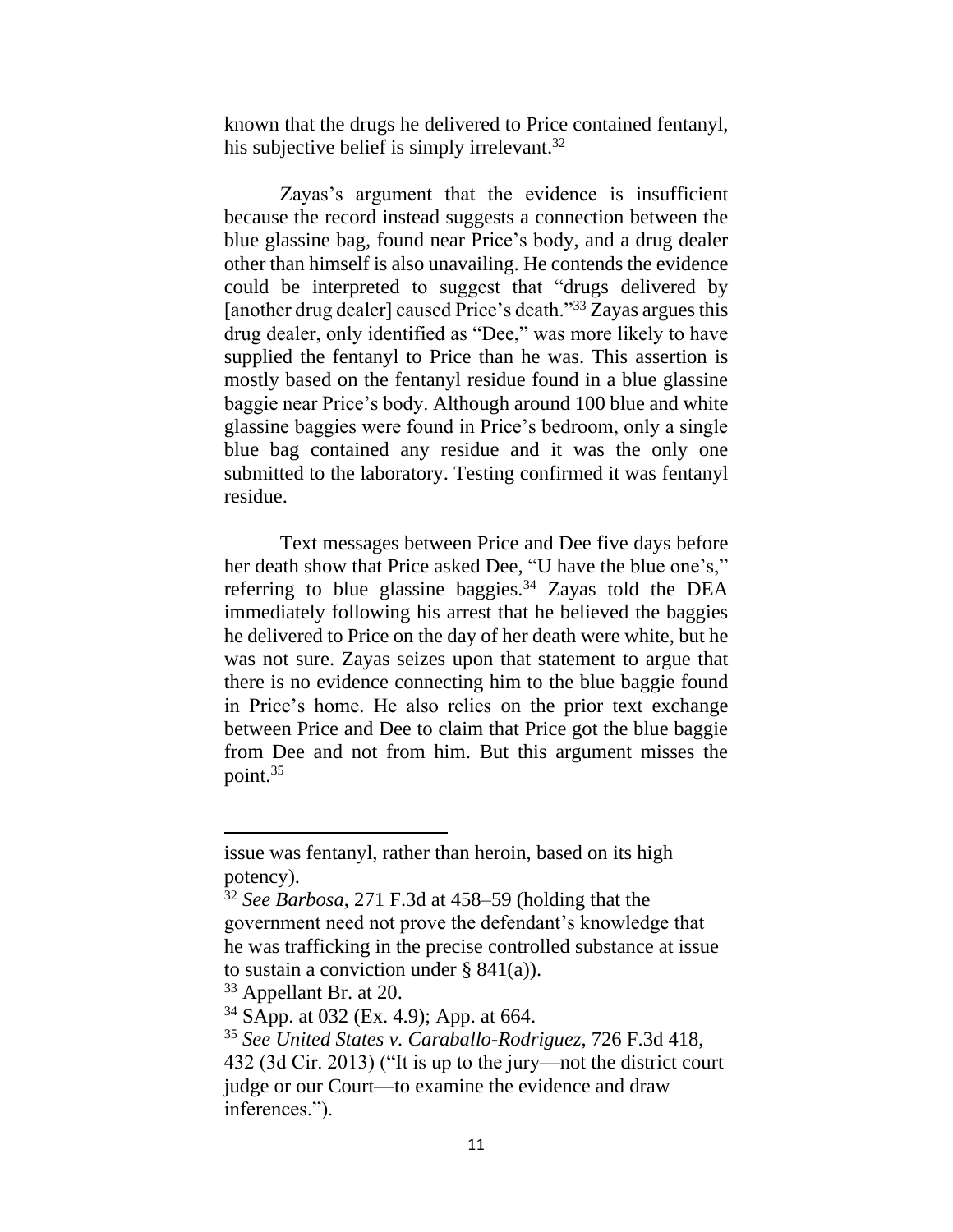Text messages between Price and Dee do not negate the evidence against Zayas nor diminish its sufficiency.<sup>36</sup> "Reversing the jury's conclusion simply because another inference is possible—or even equally plausible—is inconsistent with the scope of our inquiry for review of sufficiency of the evidence challenges." $3<sup>7</sup>$  Instead, only when the record contains no evidence, however it is weighed, from which the jury could find guilt beyond a reasonable doubt, will we overturn a verdict.<sup>38</sup>

As we have explained, the jury could reasonably conclude that Price did not have any drugs before she purchased the drugs from Zayas just before her death. The jury could also reasonably conclude that those drugs contained fentanyl because both Price and Zayas had discussed the drugs' unusual potency. There was clearly something different about the drugs that Price obtained from Zayas the night she overdosed, and it is mere speculation to argue that she had drugs from someone other than Zayas. In fact, the evidence is to the contrary. Price's own text messages support that she did not have any drugs the night of her death before she obtained drugs from Zayas. The evidence is clearly sufficient to establish Zayas's guilt beyond a reasonable doubt.<sup>39</sup>

# **2. Conspiracy to Distribute Fentanyl Resulting in Death**

The jury also convicted Zayas of conspiring to distribute (or distributing) a controlled substance resulting in death as charged in Count 1. To establish a conspiracy, the government must prove a shared unity of purpose, an intent to achieve a common goal, and an agreement to work together

<sup>36</sup> *See United States v. Garner*, 915 F.3d 167, 169 (3d Cir. 2019) ("[W]e do not draw inferences in the defendant's favor when reviewing for sufficiency of the evidence  $\dots$ .").

<sup>37</sup> *Caraballo-Rodriguez*, 726 F.3d at 432.

<sup>38</sup> *United States v. McNeill*, 887 F.2d 448, 450 (3d Cir. 1989). <sup>39</sup> *See United States v. Miller*, 527 F.3d 54, 60 (2008) ("[W]e must uphold a jury's verdict 'if there is substantial evidence from which a rational trier of fact could find guilt beyond a reasonable doubt.'" (quoting *United States v. Brown*, 3 F.3d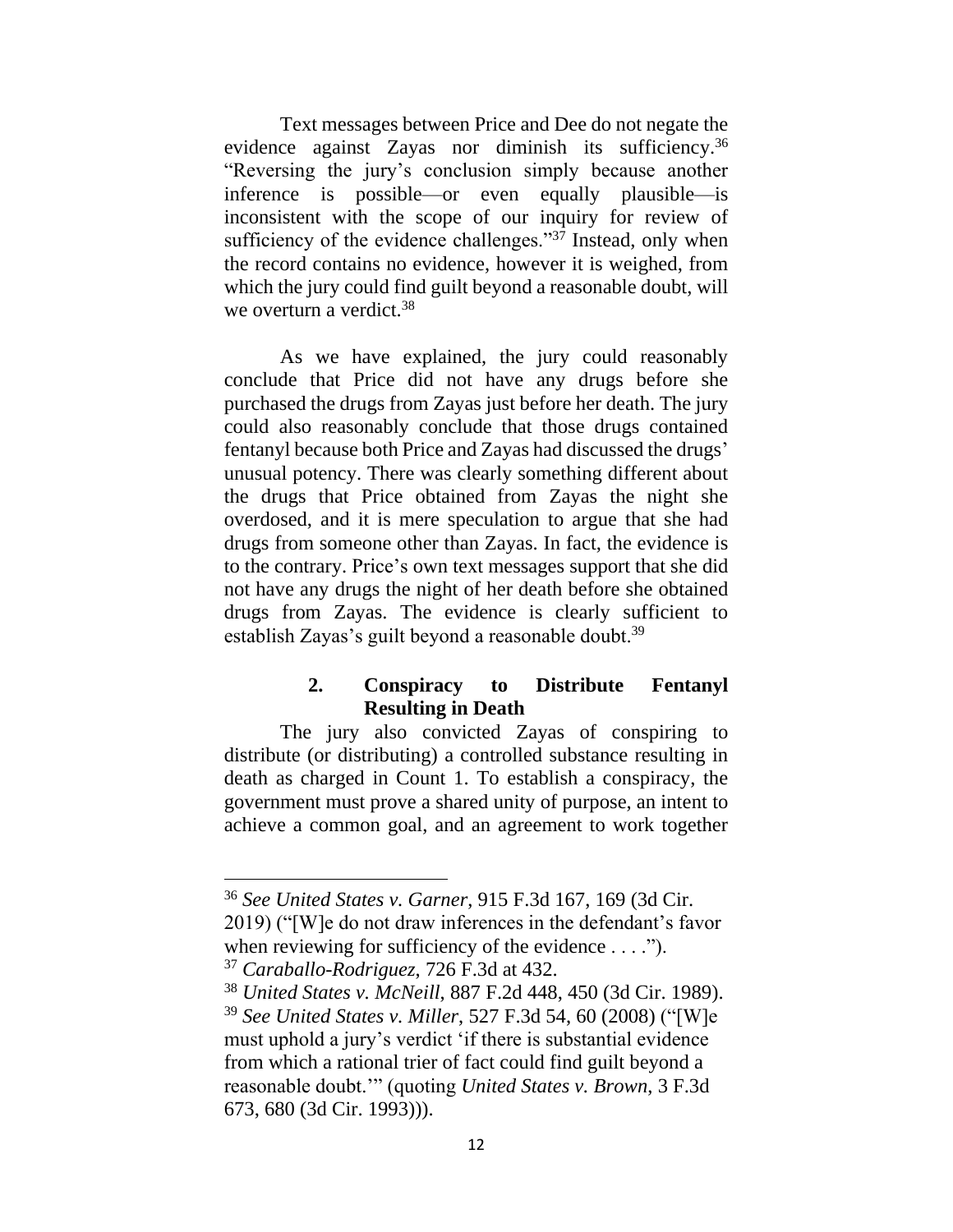toward that goal.<sup>40</sup> The government produced enough evidence to prove that Zayas distributed fentanyl to Price as the result of a preconceived scheme or common understanding with Haines.<sup>41</sup>

According to Zayas, three people could be considered co-conspirators: Dee, Price, or Haines. He argues however, that the evidence fails to establish the required elements of conspiracy between himself and any of those three individuals. Although we agree that a rational trier of fact could not find a conspiratorial agreement between Zayas and Dee or Price, Zayas is incorrect about Haines.<sup>42</sup> Zayas argues that "[w]hile [he] indicated that he intended to compensate Justin [Haines], the record does not show that Justin expected compensation or that he had any knowledge that in being in Zayas's presence he was participating in an illegal conspiracy."<sup>43</sup> This is only half true.

Zayas and Haines were in the car together and picked up the money from Price. They also both returned and delivered the drugs to her. The text messages between Zayas and Price reveal that they intended to tip Haines for acting as the middleman in the transaction. He was part of a conspiratorial agreement with Zayas to obtain drugs for Price and then distribute drugs to her.

<sup>40</sup> *United States v. Perez*, 280 F.3d 318, 342 (3d Cir. 2002).

<sup>41</sup> *See United States v. Bailey*, 840 F.3d 99, 108 (3d Cir. 2016).

<sup>&</sup>lt;sup>42</sup> In response to Zayas's Rule 29 motion for acquittal of the conspiracy count, along with finding that the jury could convict Zayas for conspiracy with Haines, the District Court incorrectly concluded Zayas could also be found to have conspired with Price. However, "[i]t is well-settled that a simple buyer-seller relationship, without any prior or contemporaneous understanding beyond the sale agreement itself, is insufficient to establish that the buyer was a member of the seller's conspiracy." *United States v. Gibbs*, 190 F.3d 188, 197 (3d Cir. 1999). The government never argued Price was a co-conspirator with Zayas.

<sup>&</sup>lt;sup>43</sup> Appellant Br. at 23.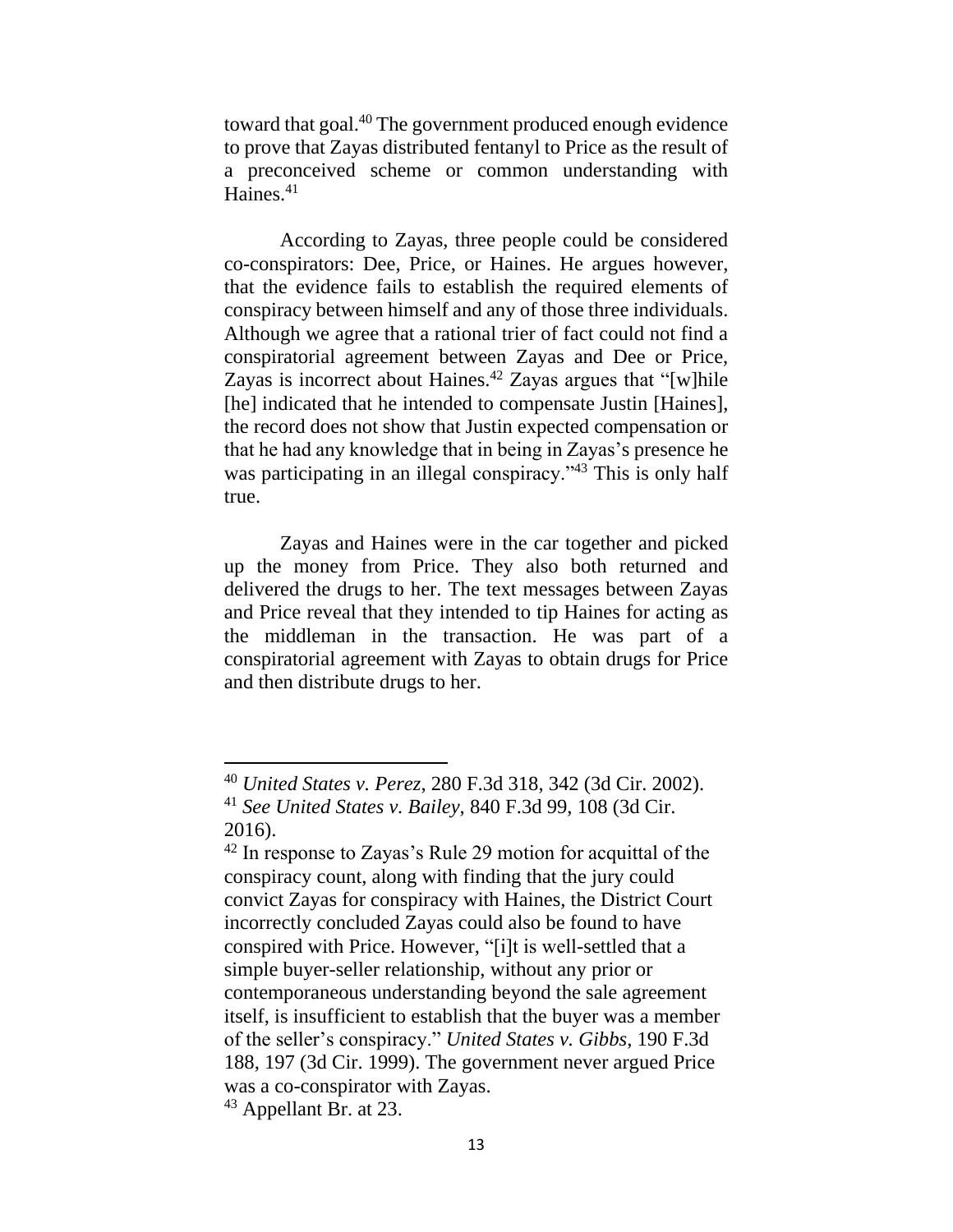Yet the most substantial evidence of an agreement between Zayas and Haines was Zayas's description of going with Haines to get the drugs after picking up the money from Price. Zayas explained that he drove Haines to a street corner, dropped him off, and waited for Haines to contact him by cell phone. When Haines contacted Zayas a couple of minutes later, Zayas picked up Haines and the two returned to Price's house to deliver the drugs. The jury could hardly conclude anything other than that Zayas and Haines conspired together to distribute the controlled substance to Price.

# **3. Distribution of Fentanyl to a Pregnant Individual**

Zayas moved for judgment of acquittal on Count 4 (distribution to someone who is pregnant) at the close of the evidence. 21 U.S.C. § 861(f), captioned "Distribution of controlled substance to pregnant individual," states in its entirety: "Except as authorized by this subchapter, it shall be unlawful for any person to knowingly or intentionally provide or distribute any controlled substance to a pregnant individual in violation of any provision of this subchapter." Aside from contending that the evidence was insufficient to establish he delivered fentanyl, Zayas claimed that the record was also insufficient to establish that he knew Price was pregnant. Along with arguing that the evidence was sufficient, the government argued that it was unnecessary to prove knowledge of the pregnancy to sustain a conviction under the statute. Rather, the government claimed that § 861(f) is a crime of strict liability.

The District Court agreed that knowledge of Price's pregnancy was not required to sustain a conviction under § 861(f) and instructed the jury accordingly:

> Count 4 of the superseding indictment charges the defendant with distribution of a controlled substance to a pregnant individual, namely Kathryn Price. This is a separate violation of federal law. In order to find the defendant guilty of this offense, in addition to those elements that I've already explained to you, you must also find that the government prove beyond a reasonable doubt that the defendant distributed a controlled substance to a pregnant individual, namely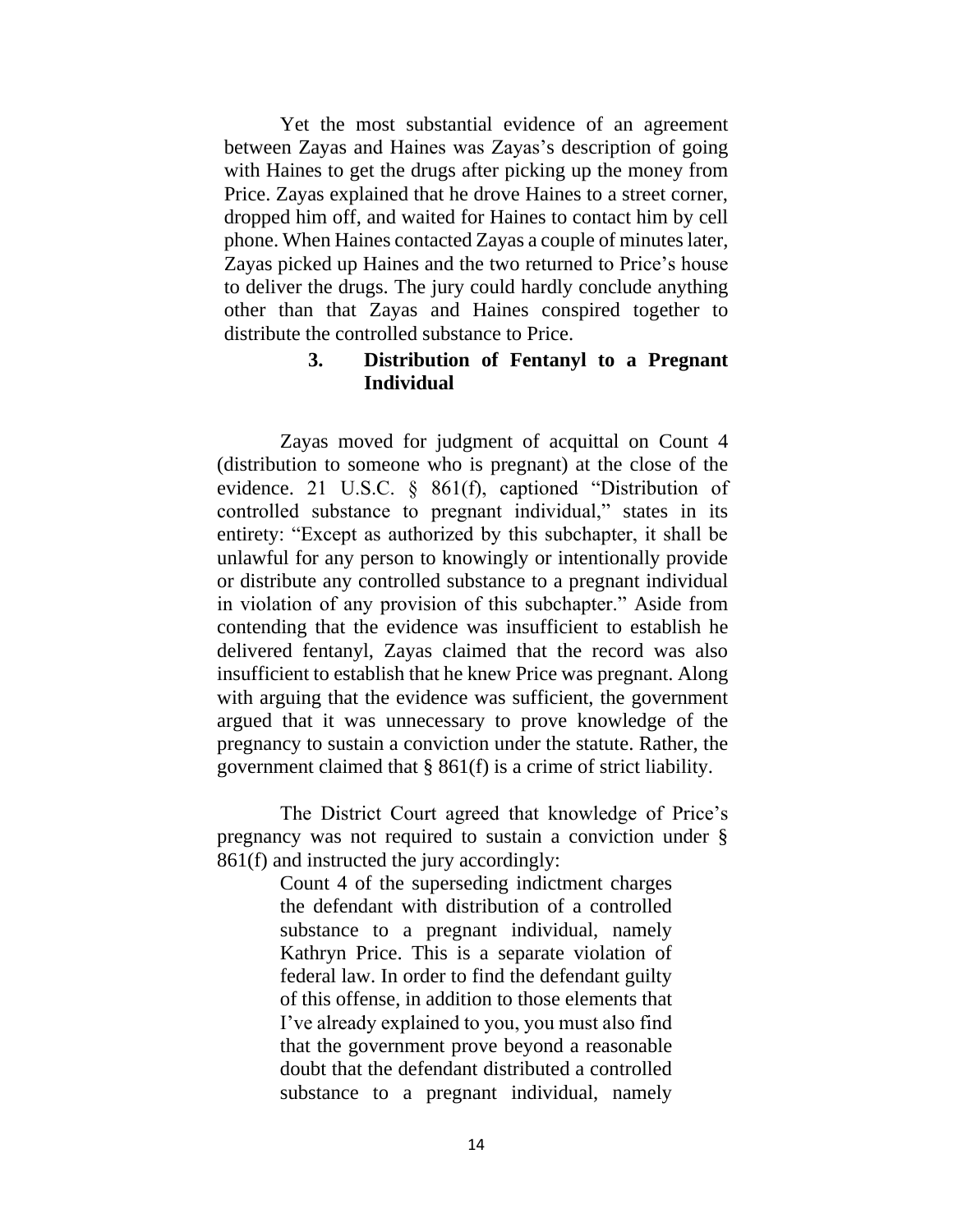Kathryn Price. *The government need not prove that when the defendant distributed the controlled substance he knew that the individual was pregnant*. 44

The jury convicted Zayas for distribution of a controlled substance to a pregnant individual (Price) as charged in Count 4.

As noted, under the statute, it is "unlawful for any person to *knowingly or intentionally* provide or distribute any controlled substance to a pregnant individual."<sup>45</sup> The Supreme Court has explained that "courts ordinarily read a phrase in a criminal statute that introduces the elements of a crime with the word 'knowingly' as applying that word to each element."<sup>46</sup> The Court explained that this is so because "[i]n ordinary English, where a transitive verb has an object, listeners in most contexts assume that an adverb (such as knowingly) that modifies the transitive verb tells the listener how the subject performed the entire action, including the object as set forth in the sentence."<sup>47</sup>

This presumption, that the *mens rea* requirement generally extends to each element of a criminal statute, may be rebutted in special contexts.<sup>48</sup> The government urges us to agree with other circuit courts of appeals in deciding the appropriate *mens rea* in a comparable provision of § 861. It points us to  $§$  861(a)(1), which makes it unlawful "to knowingly and intentionally . . . employ, hire, . . . or coerce a person under eighteen years of age to violate any provision of this subchapter or subchapter II."<sup>49</sup> Five circuit courts of appeals have held that the government need not prove the defendant knew the juvenile's age to establish guilt under that subsection.<sup>50</sup> These courts reason that the legislative intent of

<sup>44</sup> App. at 736–37 (emphasis added).

<sup>45</sup> 21 U.S.C. § 861(f) (emphasis added).

<sup>46</sup> *Flores-Figueroa v. United States*, 556 U.S. 646, 652, 129

S. Ct. 1886, 173 L. Ed. 2d 853 (2009).

<sup>47</sup> *Id.* at 650.

<sup>48</sup> 947 F.3d 139, 143 (3d Cir. 2020).

 $49$  21 U.S.C. § 861(a)(1).

<sup>50</sup> *See United States v. Frazier*, 213 F.3d 409, 419 (7th Cir. 2000); *United States v. Cook*, 76 F.3d 596, 602 (4th Cir.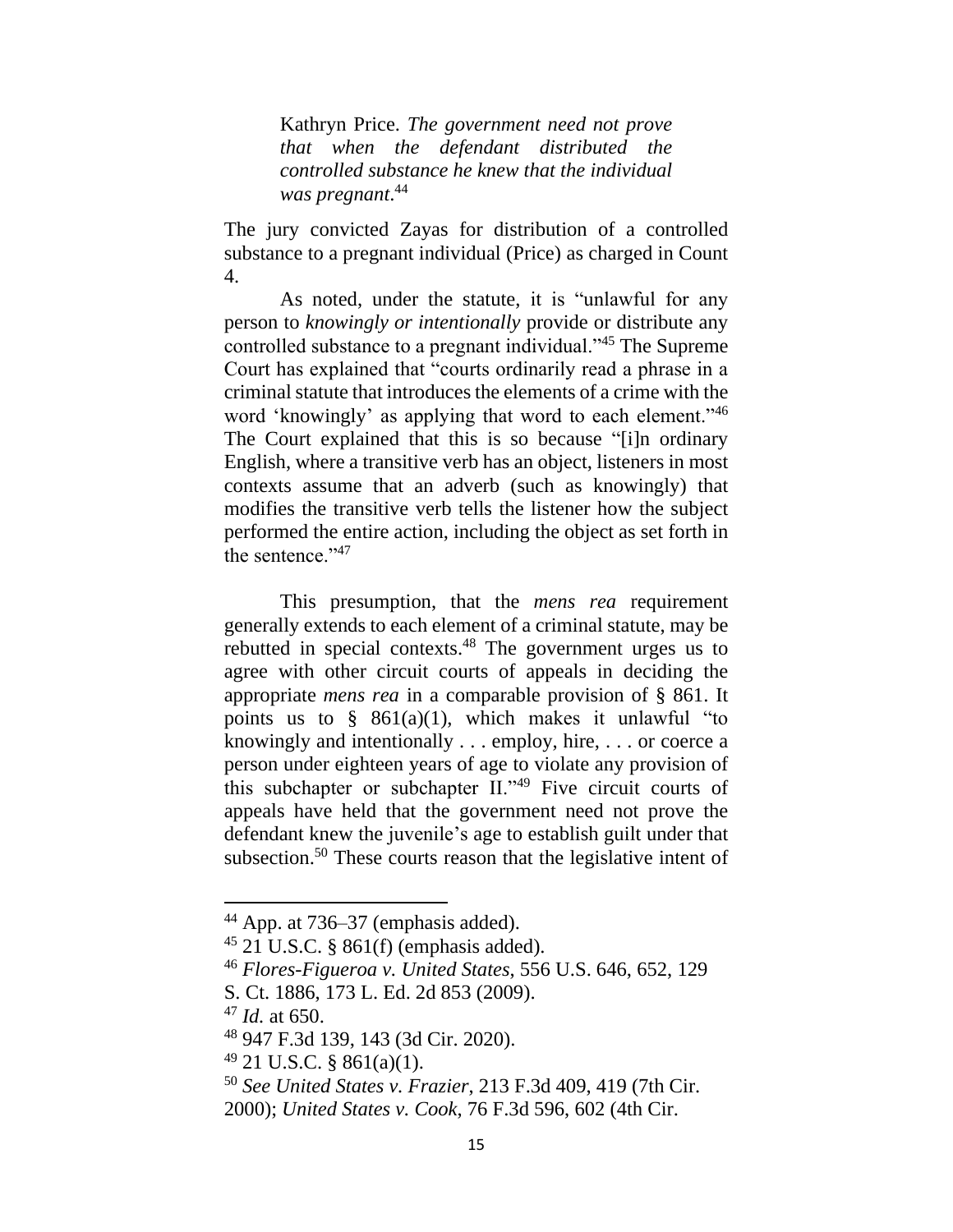protecting juveniles would be subverted if a defendant could close his or her eyes to the age of minors.<sup>51</sup> Thus, argues the government here, we should similarly consider the need to protect unborn children in deciding the required *mens rea* in § 861(f).

Concomitantly, the government urges us to approach § 861(f) as we approached § 860(a) in *United States v. Jackson*. 52 As will be discussed below,  $\S$  860(a) makes the possession with the intent to distribute a controlled substance within 1,000 feet of a school unlawful.<sup>53</sup> In *Jackson* we concluded that § 860(a) does not require the government to prove the defendant knew that s/he was within 1,000 feet of a school while possessing a controlled substance.<sup>54</sup> Instead, the government need only prove the defendant knowingly possessed the controlled substance within 1,000 feet of a school and intended to distribute it. <sup>55</sup> Thus, the government contends that knowledge of pregnancy is similarly not required under § 861(f).

The government's argument ignores the textual distinctions between sections 860(a) and 861(f). Section 860(a) does not contain any *mens rea* requirement. Rather, it simply states that "[a]ny person who violates section  $841(a)(1) \ldots$  by distributing . . . a controlled substance . . . within one thousand feet of . . . [a] school" is subject to twice the maximum penalty authorized by §  $841(b)$ .<sup>56</sup> The *mens rea* element of §  $860(a)$  is found in the violation of  $\S$  841(a)(1), but that is distinct from

<sup>1996);</sup> *United States v. Chin*, 981 F.2d 1275, 1280 (D.C. Cir. 1992); *United States v. Valencia-Roldan*, 893 F.2d 1080,

<sup>1083 (9</sup>th Cir. 1990); *United States v. Carter*, 854 F.2d 1102, 1108–09 (8th Cir. 1988).

<sup>51</sup> *See, e.g.*, *Frazier*, 213 F.3d at 419 ("The intent of Congress in § 861(a) was to protect juveniles indicating an intent to place the burden on the drug dealer to know who is working for him.").

<sup>52</sup> 443 F.3d 293 (3d Cir. 2006).

<sup>53</sup> 21 U.S.C. § 860(a).

<sup>54</sup> *Jackson*, 443 F.3d at 299.

<sup>55</sup> *Id.*

<sup>56</sup> 21 U.S.C. § 860(a).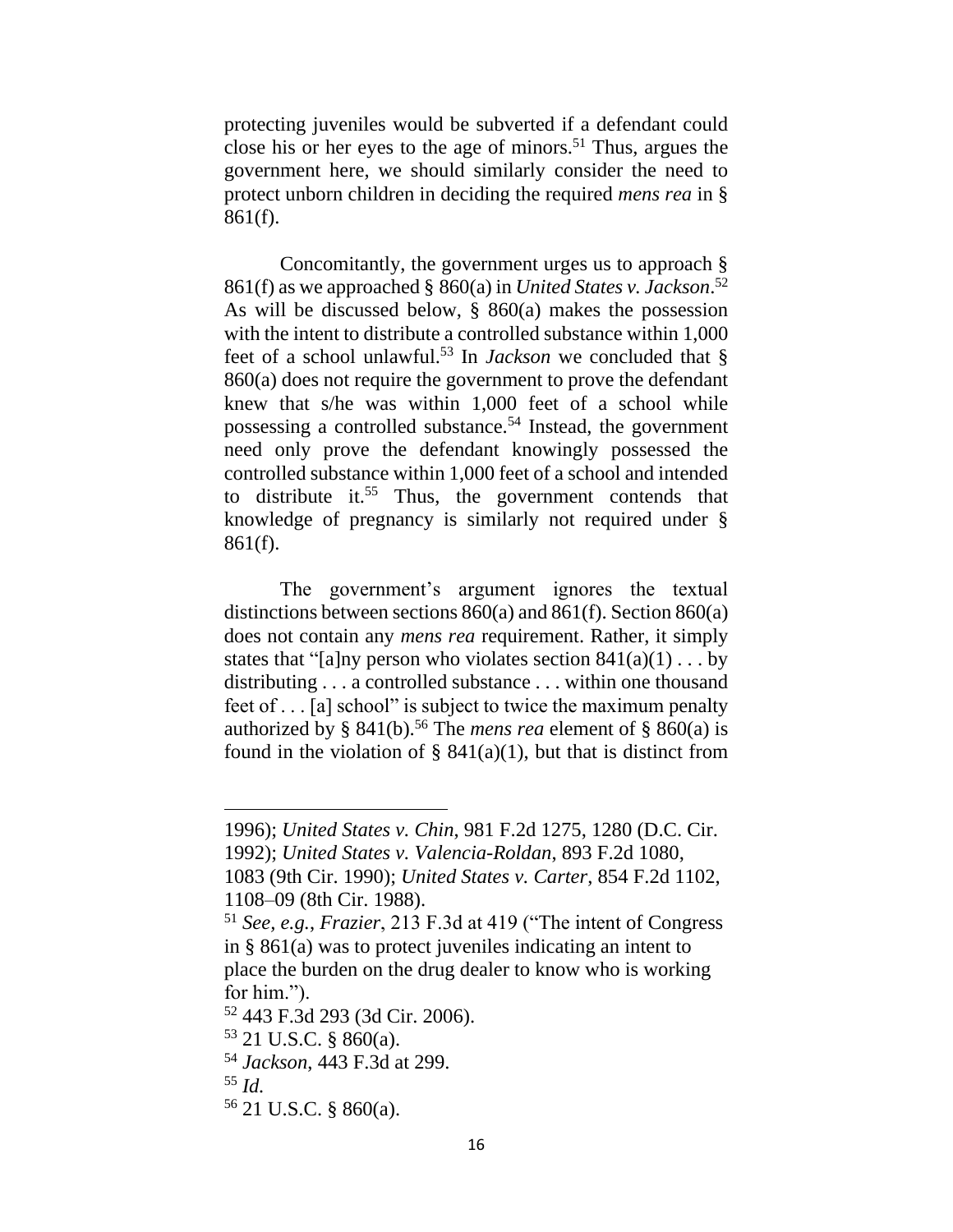the substantive provisions of  $§ 860(a)$  that criminalize distribution within 1,000 feet of a school.<sup>57</sup>

Unlike § 860(a), § 861(f) includes an express *mens rea* requirement. That requirement specifies that it is "unlawful for any person to knowingly or intentionally provide or distribute any controlled substance to a pregnant individual." <sup>58</sup> The text therefore limits criminal liability under  $\S$  861(f) to such sales being made "intentionally or knowingly . . . to a pregnant individual[.]" <sup>59</sup> The limitation is independent of, and in addition to, the other provisions of  $\S$  841(a)(1). Therefore, *Jackson* supports the conclusion that the government bears the burden of proving the defendant's knowledge of an individual's pregnancy.

Section 861(f) thus requires knowledge of the transferee's pregnancy. Even if the government's contrary interpretation suggests an ambiguity in the statute, we would then consult legislative history to resolve it. $60$  The floor debate when § 861(f) was offered as an amendment to the Controlled Substances Act shows that the seller's knowledge of the pregnancy was intended to be a required element.<sup>61</sup> In addressing questions on whether the text of the amendment required proof of a defendant's knowledge of the pregnancy, Senator Hawkins, who offered the amendment, answered: "Yes, reasonable knowledge."<sup>62</sup>

Accordingly, the District Court here erred in removing the knowledge element from the jury's consideration by instructing jurors that such proof was unnecessary. This does not, however, mean that Zayas's conviction on Count 4 must be vacated. "[T]he omission of an element [from jury

<sup>57</sup> *Jackson,* 443 F.3d at 299.

<sup>58</sup> 21 U.S.C. § 861(f).

<sup>59</sup> *See id.*

<sup>60</sup> *United States v. Hodge*, 321 F.3d 429, 437 (3d Cir. 2003)

<sup>(&</sup>quot;When the language of a statute is ambiguous, we look to its legislative history to deduce its purpose.").

<sup>61</sup> *See* 99 CONG. REC. 26,696–98 (1986).

<sup>62</sup> *Id.* at 26,698 (statement of Sen. Hawkins).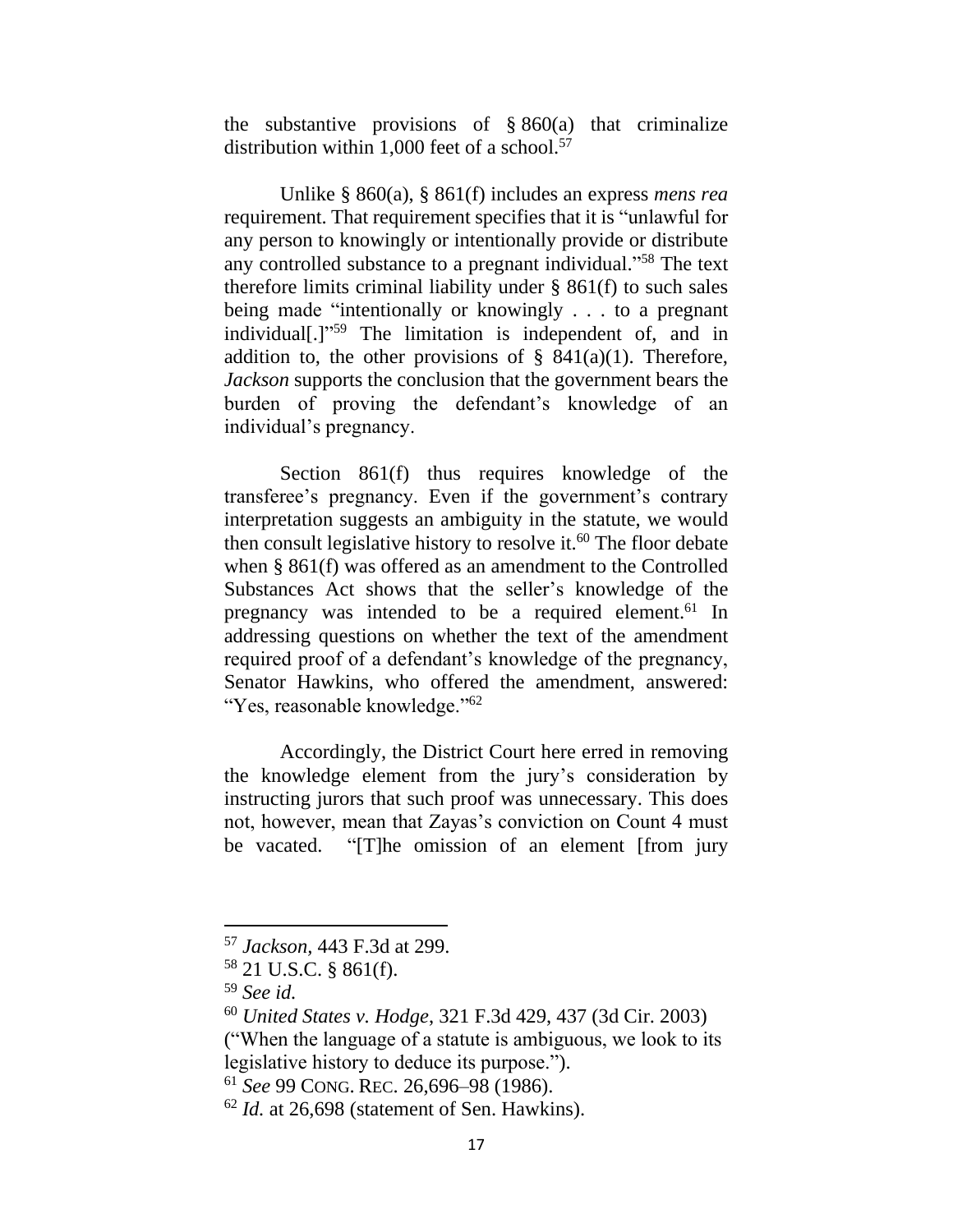instructions] is subject to harmless-error analysis." <sup>63</sup> "Unlike such defects as the complete deprivation of counsel or trial before a biased judge, an instruction that omits an element of the offense does not necessarily render a criminal trial fundamentally unfair or an unreliable vehicle for determining guilt or innocence."<sup>64</sup> Therefore, rather than vacating the conviction, as Zayas urges, we must review for harmless error.

The harmless-error standard is the converse of the insufficient evidence standard. Rather than ask whether any rational jury could conclude that Zayas knew Price was pregnant, we must determine whether a rational juror viewing the evidence *could only* have concluded that he knew she was pregnant. 65

Dr. Ross, who conducted the autopsy, along with Price's father and mother, all testified that Price was eight months pregnant. When asked "how big" Price was in her eighth month of pregnancy, her mother stated: "She was huge. You can definitely tell she was pregnant."<sup>66</sup> Similarly, when asked how far along Price was in her pregnancy, Price's sister stated, "She had that pregnant belly."<sup>67</sup> Finally, when Price's brother was asked if Price was noticeably pregnant, he responded, "[V]ery."<sup>68</sup> There was also evidence that Zayas and Price were together in a car only a week before her death in July. The jury thus could have readily assumed that her stomach would not have been covered by any kind of heavy clothing that would have prevented Zayas from seeing her "pregnant belly." We therefore conclude that the evidence supported only one conclusion: Zayas knew Price was

<sup>65</sup> *See United States v. Waller*, 654 F.3d 430, 434 (3d Cir. 2011) ("[R]equir[ing] reversal unless it can be 'prove[d] beyond a reasonable doubt that the error complained of did not contribute to the verdict obtained.'" (third alteration in original) (quoting *Chapman v. California*, 386 U.S. 18, 24, 87 S. Ct. 824, 17 L. Ed. 2d 705 (1967))).

<sup>63</sup> *Neder v. United States*, 527 U.S. 1, 10, 119 S. Ct. 1827, 144 L. Ed. 2d 35 (1999).

<sup>64</sup> *Id*. at 9 (emphasis in original omitted).

<sup>66</sup> App. at 206.

<sup>67</sup> App. at 248.

<sup>68</sup> App. at 278.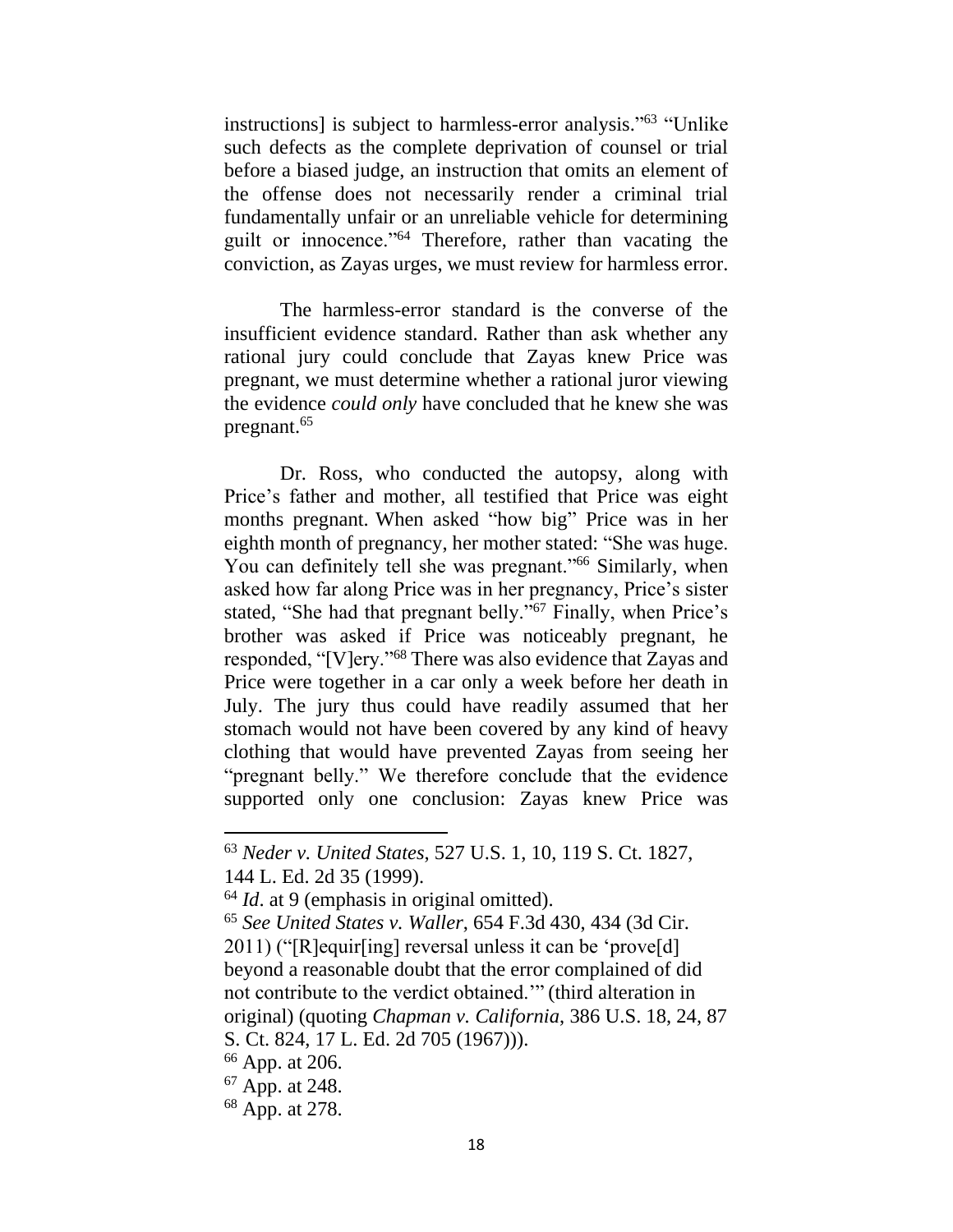pregnant when he sold her the drugs that killed her. The Court's erroneous charge as to that element of § 861(f) was therefore harmless.

# **4. Distribution or Possession with the Intent to Distribute Fentanyl within 1,000 Feet of a Playground**

Count 3 of the superseding indictment charged Zayas with distribution or possession with the intent to distribute a controlled substance within 1,000 feet of a playground in violation § 860(a). This section provides that

> [a]ny person who violates section  $841(a)(1) \ldots$ by distributing, possessing with intent to distribute . . . a controlled substance . . . within one thousand feet of, the real property comprising a . . . playground . . . is . . . subject to (1) twice the maximum punishment authorized by section 841(b) of this title; and (2) at least twice any term of supervised release authorized by section  $841(b)$ .<sup>69</sup>

Section 860(e)(1) defines a playground as "any outdoor facility . . . intended for recreation, *open to the public*, and with any portion thereof containing three or more separate apparatus intended for the recreation of children."<sup>70</sup>

By convicting Zayas under  $\S$  860(a), the jury necessarily concluded that he distributed fentanyl within 1,000 feet of the playground attached to the Busy Bee day care facility. The day care is located across the street from Price's house, where the delivery took place. The Busy Bee's owner testified about the characteristics of the facility, including the attached playground. The facility itself is privately owned and comprises the entire bottom level of a building. Members of the general public may pay to enroll in the day care. Attached to the rear of the day care center is a fenced-in play area, containing several pieces of plastic equipment for enrolled children to use. The fence is secured by a latch.

Zayas moved for a Rule 29 acquittal on this Count arguing that the evidence was insufficient to establish that the

<sup>69</sup> 21 U.S.C. § 860(a).

<sup>70</sup> *Id.* § 860(e)(1) (emphasis added).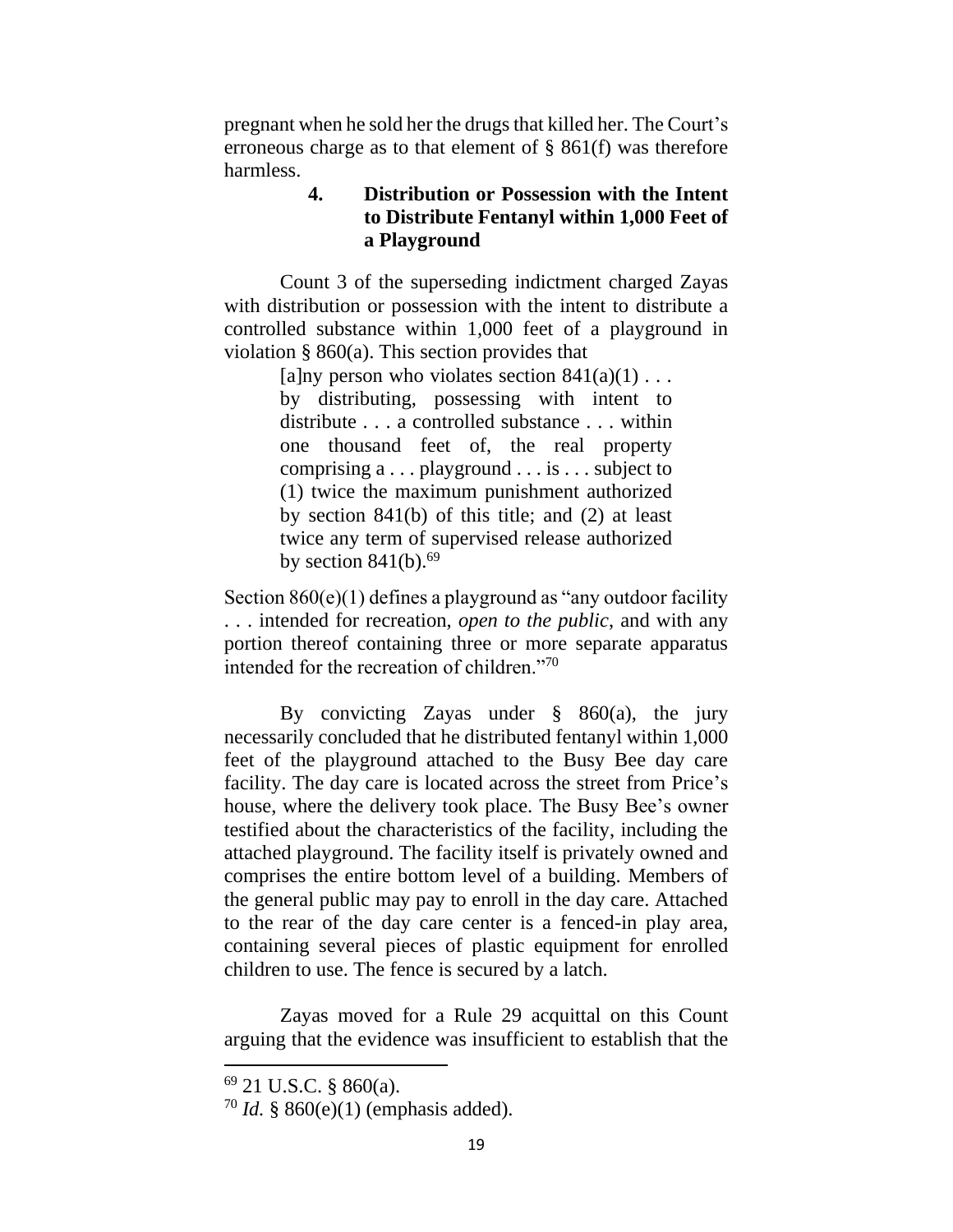Busy Bee playground satisfied the statutory definition of playground under  $\S 860(e)(1)$ . Specifically, he asserted that the attached playground is not "open to the public."<sup>71</sup> The jury was instructed that a conviction for this offense could be sustained by finding beyond a reasonable doubt that Zayas knowingly and intentionally possessed with intent to distribute fentanyl "within 1,000 feet of the real property comprising a daycare center with an attached outdoor playground."<sup>72</sup> The jury, however, was not provided with the statutory definition of a playground. Only after the jury returned a guilty verdict did the District Court deny Zayas's motion for acquittal, finding, as a matter of law, the playground was open to the public within the meaning of  $\S$  860(e)(1).

We now join several other circuit courts of appeals in holding that the definition of a playground must be proven as an element of § 860(a).<sup>73</sup> In *United States v. McQuilkin,* we held that § 860 is a substantive offense separate from §  $841(a)(1)$ ; it is not a sentencing enhancement.<sup>74</sup> We reasoned that "it requires a separate and distinct element—distribution

<sup>71</sup> App. at 696.

<sup>72</sup> App. at 734.

<sup>73</sup> *See United States v. Rojas Alvarez*, 451 F.3d 320, 328 (5th Cir. 2006) (holding "the congressional definition of playground must be proven as an element of a  $\S 860(a)$ offense"); *United States v. Migi*, 329 F.3d 1085, 1087 (9th Cir. 2003) ("The Government must prove four elements to meet the definition of a 'playground.'"); *United States v. Horsley*, 56 F.3d 50, 51–52 (11th Cir. 1995) (affirming a conviction where the evidence was sufficient to establish that the elements of the definition of "playground" as established by Congress); *United States v. Clanton*, 32 F.3d 569 (6th Cir. 1994) (unpublished table decision) ("From these facts, a rational trier of fact could conclude . . . that the playgrounds in issue were open to the public . . . ."); *United States v. Parker*, 30 F.3d 542, 552–53 (4th Cir. 1994) (concluding, because Congress chose to define playground in a specific manner, proof must be adduced to each of the four-part definition in  $\S$  860(a) to sustain a jury's conviction). <sup>74</sup> 78 F.3d 105, 108 (3d Cir. 1996).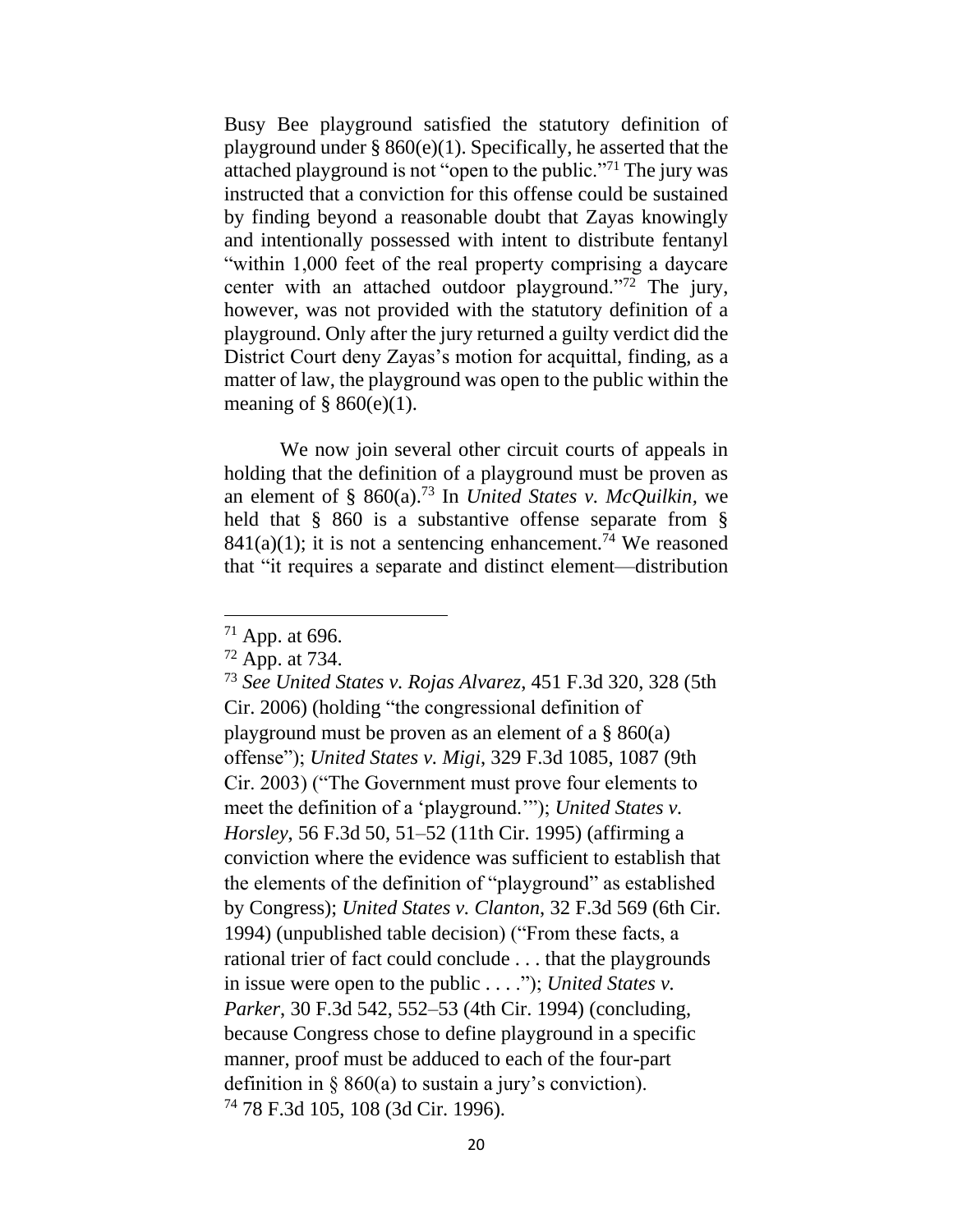within 1,000 feet of a school."<sup>75</sup> Thus, due process requires that a conviction under § 860(a) be supported by proof beyond reasonable doubt of all the elements of that offense. <sup>76</sup> These include the distribution, or possession with intent to distribute, a controlled substance "within 1000 feet of (1) an 'outdoor facility,' which is (2) 'intended for recreation,' (3) 'open to the public,' and also (4) contains 'three or more separate apparatus intended for the recreation of children."<sup>77</sup>

Here, the jury was asked to weigh the evidence of Zayas's intent to distribute a controlled substance within 1,000 feet of a playground without knowing the government had to prove that the area next to the Busy Bee constituted a playground under § 860(a). When examining the adequacy of a jury charge, "we determine whether the instruction, viewed as a whole in the light of the evidence, fairly and adequately submits the issues to the jury."<sup>78</sup> "[W]here terms are not readily understood by the jury or where the possibility of confusion concerning a term exists, the court should define or explain such term."<sup>79</sup> Unlike many other facilities enumerated in § 860(a), such as elementary schools or universities, Congress provided a specific definition for a playground.<sup>80</sup>

To sustain a conviction under  $\S$  860(a), the government must prove a playground meets the statutory definition in §

<sup>75</sup> *Id.* at 108–09.

<sup>76</sup> *See United States v. Harra*, 985 F.3d 196, 211 (3d Cir.

<sup>2021) (&</sup>quot;Once the Government chooses to charge a particular offense, it undertakes the burden to 'convince the trier of all the essential elements of guilt.'" (quoting *In re Winship*, 397 U.S. 358, 361, 90 S. Ct. 1068, 25 L. Ed. 2d 368 (1970))). <sup>77</sup> *Rojas Alvarez*, 451 F.3d at 328 (quoting 21 U.S.C. §

 $860(e)(1)$ ).

<sup>78</sup> *United States v. Castro*, 776 F.2d 1118, 1128 (3d Cir. 1985).

<sup>79</sup> *United States v. Whitehead*, 176 F.3d 1030, 1040 (8th Cir. 1999) (alternation in original) (quotation marks omitted).

<sup>80</sup> *See United States v. Smith*, 13 F.3d 380, 382 (10th Cir.

<sup>1993)</sup> (holding conclusory statements describing a park as a "playground" were insufficient to prove the within 1,000 feet of a playground element of  $\S$  860(a)).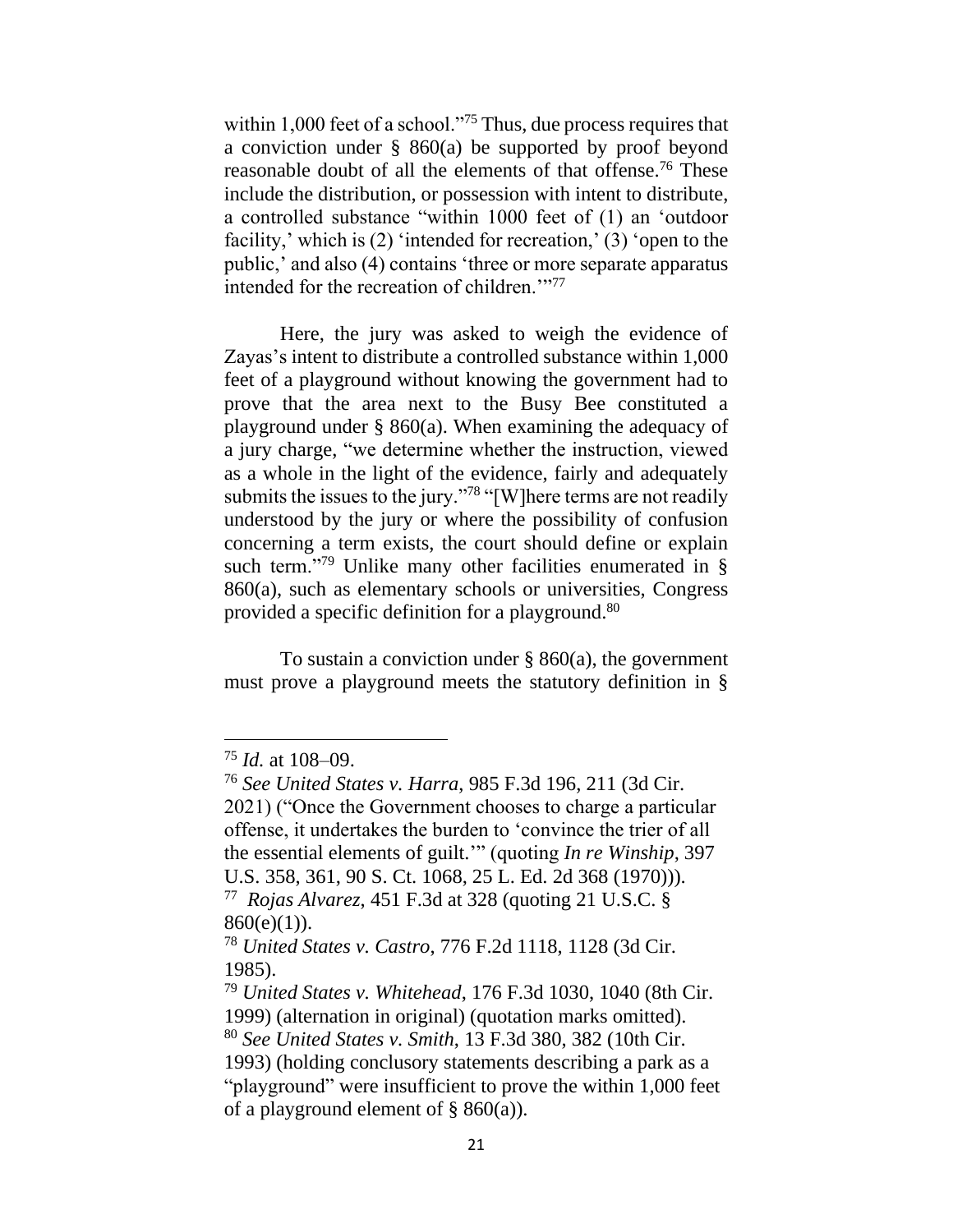$860(e)(1)$ . That requires that the facility be open to the public.<sup>81</sup> The ordinary term "playground" has varied meanings. "We refer to standard reference works such as legal and general dictionaries in order to ascertain the ordinary meaning of words."<sup>82</sup> The Oxford English Dictionary defines a playground as "[a] piece of ground used for playing on, *esp*. one attached to a school or in a public park."<sup>83</sup> Merriam-Webster defines it as "a piece of land used for and usually equipped with facilities for recreation especially by children" or "an area known or suited for activity of a specified sort."<sup>84</sup> But because Congress limited the reach of the statute to playgrounds "open to the public," not all playgrounds, as defined above, are "playgrounds" as defined by Congress. Therefore, in Zayas's case, the jury had to find beyond a reasonable doubt that his distribution of fentanyl occurred near a playground as defined in the statute, rather than a "playground" in the ordinary sense of the term. The jury was never informed of that.

Whether a playground is open to the public is a mixed question of law and fact that is typically submitted to the jury.<sup>85</sup> Since whether the Busy Bee playground was open to the public was not properly submitted to this jury, Zayas's conviction under  $\S 860(a)$  can only stand if the court's omission was harmless.<sup>86</sup> This is unlike the factual determination of whether Zayas knew that Price was pregnant when he sold her the fatal dose of drugs. Here, the failure to instruct the jury on the statutory definition of a playground and then asking the jury to

<sup>81</sup> *Rojas Alvarez*, 451 F.3d at 328.

<sup>82</sup> *United States v. Geiser*, 527 F.3d 288, 294 (3d Cir. 2008) (citing *Appalachian States Low-Level Radioactive Waste Comm'n v. Pena*, 126 F.3d 193, 197–98 (3d Cir. 1997)). <sup>83</sup> *Playground*, *Oxford English Online Dictionary*, https://www.oed.com/view/Entry/145499? redirectedFrom=playground#eid (last visited Mar. 6, 2022). <sup>84</sup> *Playground, Merriam-Webster Online Dictionary*, https://www.merriam-webster.com/dictionary/playground (last visited Mar. 6, 2022). <sup>85</sup> *See Horsley*, 56 F.3d at 52 (affirming the district court's

submission of whether a playground was open to the public to the jury as a factual issue "since it could not be resolved without reference to the evidence in the record"). <sup>86</sup> *See Neder*, 527 U.S. at 10.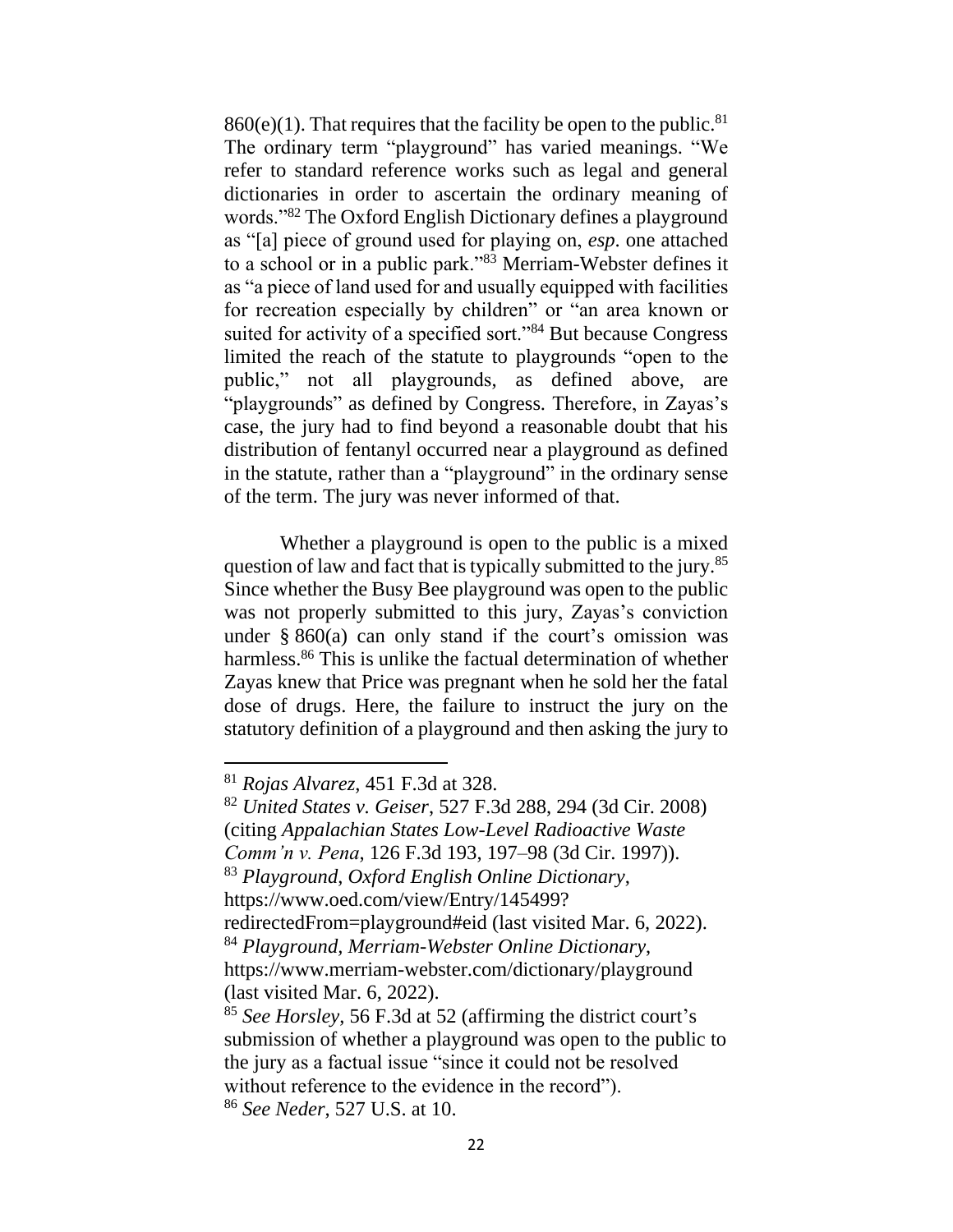determine whether the Busy Bee playground satisfied the definition in § 860(a) was not harmless.

The government's contention that this playground was open to the public is solely based on the testimony of the Busy Bee's owner who reported that the day care facility itself is open to the general public on a fee basis. The government therefore argues that is sufficient for any jury to reasonably infer that the attached playground is similarly open to the public. We are unpersuaded.

The term "open to the public," as used in the statute, implicates the accessibility of the playground. In the statute's penalty section (a), the words "public" and "private" are often used to identify applicable types of facilities.<sup>87</sup> Examples include a "public or private college," a "public or private youth center," and "public swimming pool."<sup>88</sup> Therefore, "public" and "private" in the statute are adjectives that modify the proprietary nature of each facility. Playground, however, is distinctly conditioned in section (e) and must be "open to the public."<sup>89</sup> Public is thus used as a noun, modified by "open to." Therefore, the playground must be accessible to the general public rather than being publicly maintained or owned.

That the Busy Bee allows members of the general public to enroll in its day care facility and thereby gain access to the attached playground does not, without more, make the playground itself accessible to the general public. In fact, when asked at trial whether the playground "is . . . open to the general public for use," the owner responded that it was not.<sup>90</sup> The government's assertion that the Busy Bee playground is open to the public because anyone can gain access to it by enrolling in the day care center would negate the congressional restriction on the reach of the statute. It is hard to imagine a playground that would not be "public" under the government's broad reading. A member of the general public could gain access to even the most restrictive facilities by paying a fee and satisfying any other membership requirements. The most restrictive private club is, after all, accessible to any member

<sup>87</sup> 21 U.S.C. § 860(a).

<sup>88</sup> *Id.*

<sup>89</sup> *Id.* § 860(e).

<sup>90</sup> App. at 428.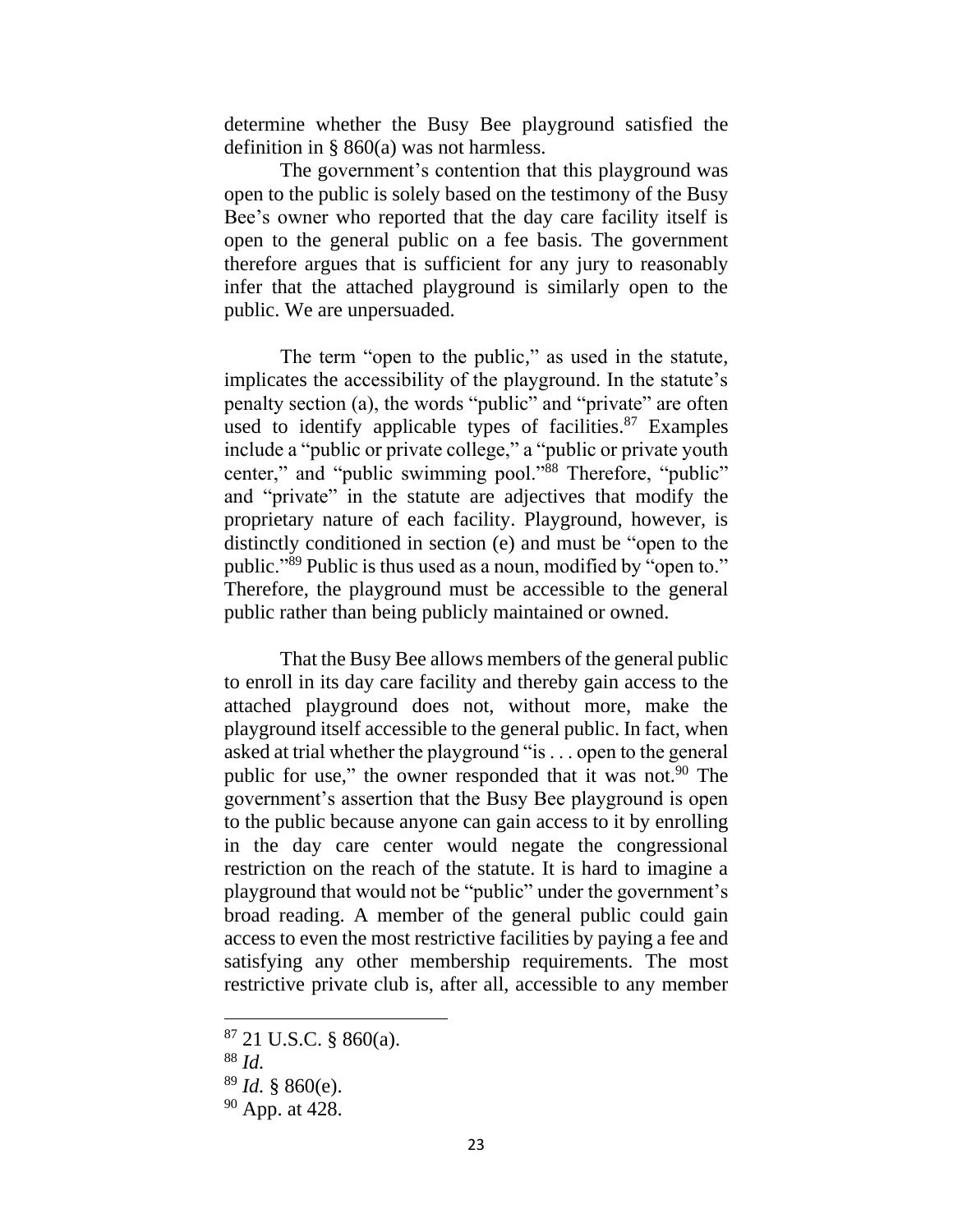of the public who joins the club and pays applicable fees. We therefore reject the government's invitation to stretch this statute to include the Busy Bee playground.

We also consider that the Busy Bee playground is surrounded by a fence secured with a latch. While the existence of a latched fence is not dispositive of whether a playground is or is not open to the public, it is certainly relevant to the inquiry. Without evidence that the secured fence serves some purpose other than keeping the public out and restricting access, we can only conclude that the fence serves to exclude the general public from the recreational area it encompasses.

Moreover, in interpreting whether the Busy Bee playground is accessible to the public, we are persuaded by the very helpful and thoughtful analysis of an analogous state statute by the Texas Court of Criminal Appeals in *Curlee v.* State.<sup>91</sup> There, in concluding that evidence was insufficient to support the "open to the public" element of the Texas drug-free zone statute, the court relied largely on the owner's apparent intention to control and limit access to the playground.<sup>92</sup> *Curlee* involved a church playground surrounded by a chain link fence with four gates.<sup>93</sup> Evidence showed that two of the gates were locked, one with a deadbolt, the other with a padlock, while the other two gates could have been locked in a similar manner.<sup>94</sup> The Court in *Curlee* concluded that the locked gates signified that the church intended to assert dominion and control over access to the playground. That those attempts were less than perfect, or even inadequate, to keep members of the general public out, did not transform the playground into one that was "open to the public."<sup>95</sup>

<sup>93</sup> *Id.* at 781.

<sup>91</sup> 620 S.W.3d 767 (Tex. Crim. App. 2021). The Texas statute criminalizing possession within 1,000 feet of a playground, like § 860(a), requires that the playground be "open to the public." *See* Tex. Health & Safety Code Ann. §

<sup>481.134(</sup>a)(3)(B).

<sup>92</sup> *Curlee*, 620 S.W.3d at 780–81.

<sup>94</sup> *Id.*

<sup>95</sup> *Id.*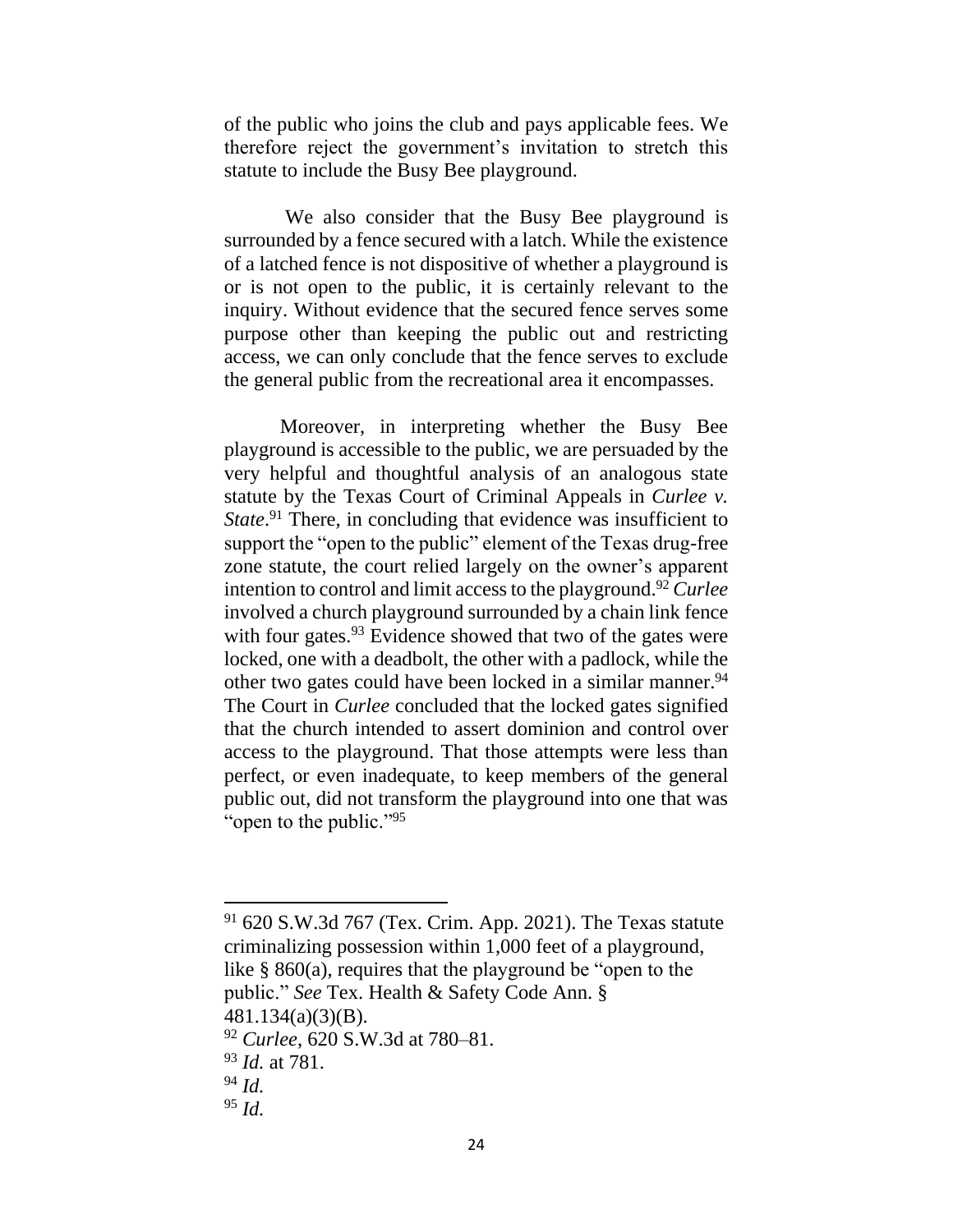The fencing surrounding the Busy Bee playground similarly suggests the owner sought to exert at least some level of control over access to the playground and preclude access by the general public, even though that exercise of dominion was far from perfected. The fence contained a single gate secured with a latch, and it is unclear from the record whether it could be, or was intended to be, locked. Nevertheless, the fact that it may not have been locked cannot be interpreted as an open invitation to members of the general public to "come on in" and use the Busy Bee's facilities for recreation. It is also fair to assume that a member of the general public would not conclude he or she was permitted to enter and use the playground just because the gate may not have been locked. Accordingly, we will vacate Zayas's conviction on Count 3 for selling a controlled substance within 1,000 feet of a playground as defined in  $\S 860(e)(1)$ , and we will remand for resentencing on that Count.

### **B. Disclosure of** *Brady* **Material**

Zayas also contends that the superseding indictment should have been dismissed because the government failed to disclose exculpatory evidence in a timely manner. To the extent that this evidence constitutes *Brady* material,<sup>96</sup> it was made available to Zayas in the afternoon on the second day of a four-day trial. Zayas was therefore able to effectively use the evidence at trial, and any delayed disclosure was successfully cured.

Zayas's challenge centers on the government's failure to timely disclose one of his statements that he believed the drugs that he delivered to Price were in white bags. <sup>97</sup> He told the DEA investigators this twice. The first time was while being interviewed immediately following his arrest when he stated he was not sure but thought maybe they were white. This statement was disclosed to Zayas before trial. The second time was during the proffer interview with the DEA after Zayas's initial agreement to plead guilty and was memorialized in an agent's notes. These notes, however, were not provided to Zayas until late on the second day of trial and are the basis of

<sup>96</sup> *See Brady v. Maryland*, 373 U.S. 83, 87, 83 S. Ct. 1194, 10 L. Ed. 2d 215 (1963) (holding that the suppression of material evidence by the prosecution violates due process).

<sup>97</sup> Appellant Br. at 12–13.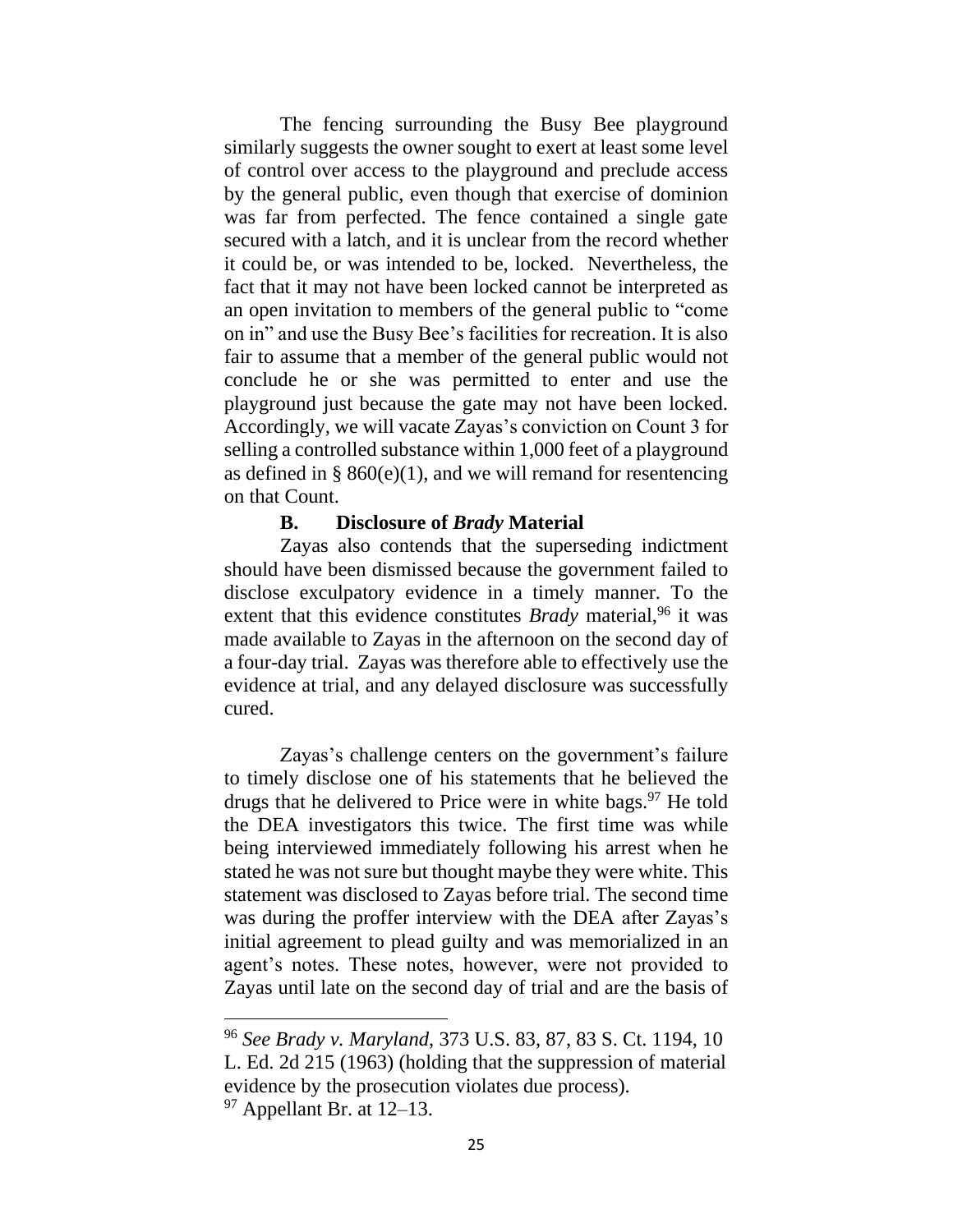his *Brady* challenge. Zayas contends that the government's delayed disclosure of the DEA's notes resulted in prejudice because it greatly affected his trial strategy and interfered with his ability to examine some witnesses about the discrepancy. We disagree.

*Brady v. Maryland* held the government's suppression of evidence favorable to the defendant violates due process "where the evidence is material either to guilt or to punishment, irrespective of the good faith or bad faith of the [government]." <sup>98</sup> Zayas and the government agree the statements described above are indeed *Brady* material.

We agree with the District Court's conclusion that the government disclosure of Zayas's statement was not delayed in a manner that prejudiced him at trial. A *Brady* violation occurs if the government does not disclose evidence favorable to the defendant that is material to either guilt or innocence, and this failure prejudices the defendant. <sup>99</sup> Our prejudice inquiry turns on whether the defendant received a fair trial, one resulting in a verdict worthy of confidence, in the absence of the evidence.<sup>100</sup> Here, there was no prejudice.

Zayas's assertion—that he believed he delivered drugs in white bags—was not new information. He raised this concern in his pro se letter seeking to withdraw his guilty plea. He also had his arrest interview statement expressing his belief that he delivered drugs in white bags. It is therefore difficult to see how failure to disclose the DEA's note referencing this same belief would have affected Zayas's trial strategy.

Moreover, Zayas cross-examined several government witnesses about this discrepancy in the color of the drug bags,

<sup>98</sup> *Brady*, 373 U.S. at 87; *see also* Fed. R. Crim. P. 16.

<sup>99</sup> *Bansal*, 663 F.3d at 670 ("Importantly, our 'prejudice' inquiry turns not on whether the defendant would have received a different verdict had the evidence been produced, but upon 'whether in its absence he received a fair trial, understood as a trial resulting in a verdict worthy of confidence.'" (quoting *Strickler v. Greene*, 527 U.S. 263, 289–90, 119 S. Ct. 1936, 144 L. Ed. 2d 286 (1999))). <sup>100</sup> *Id.*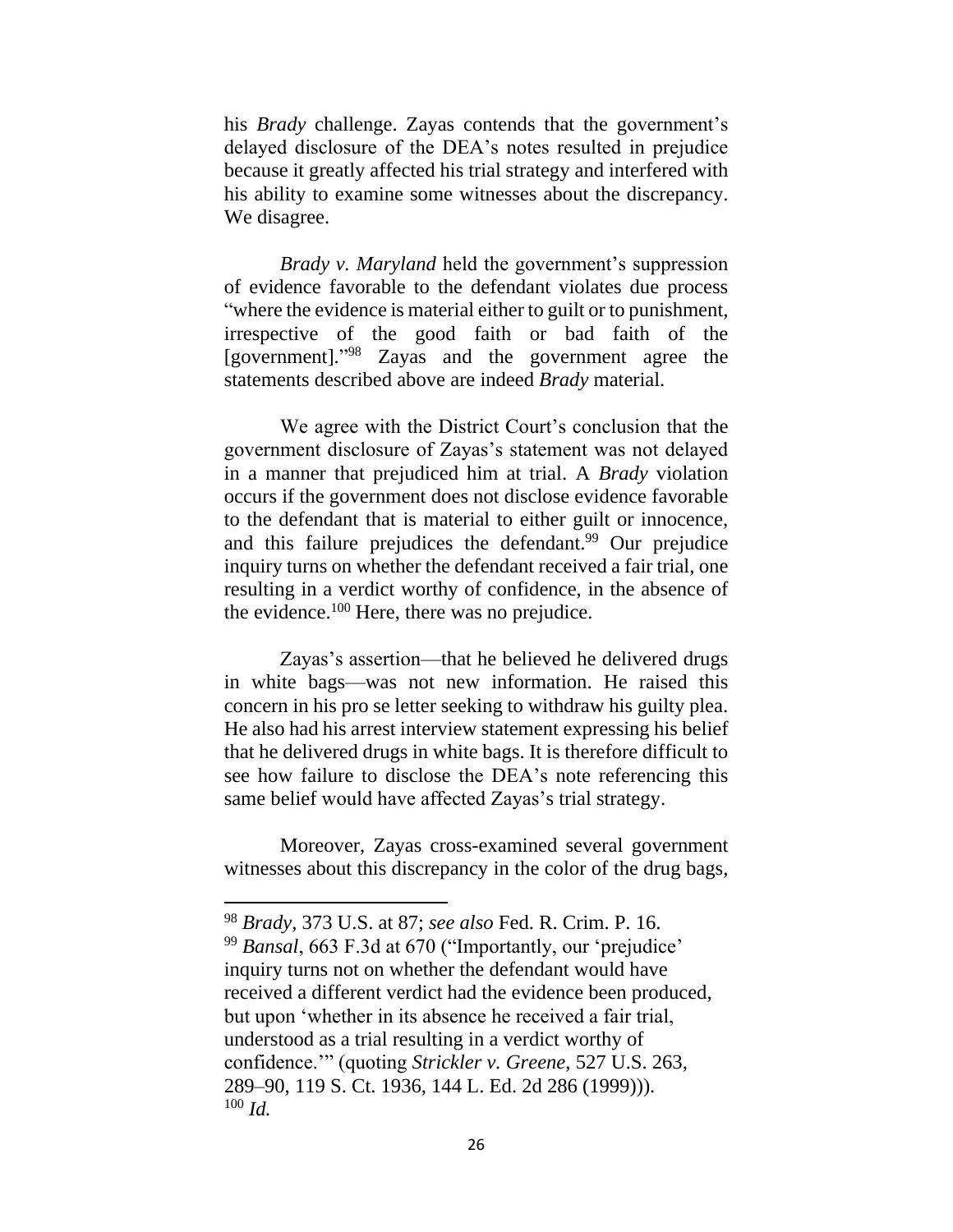the fact that a blue bag containing fentanyl was found near Price's body, the references in text exchanges between Price and Dee about blue bags, and Zayas's statement that he believed he delivered white bags. During cross-examination Trooper Bachman confirmed both blue and white bags were found at the scene of Price's death. Trooper Quiroz was questioned about Dee's text message about the "blue one" and about the blue glassine baggie found near Price in her room. Additionally, Special Agent Begley was cross-examined about Zayas's post-arrest statement and about how no blue bags were found at Zayas's house during the execution of a search warrant.

To the extent that the government delayed disclosure of the DEA's note of Zayas's statement, Zayas was nevertheless able to use that information. He was clearly not prejudiced by any delayed disclosure *of his own statement* that he was well aware of, and the District Court correctly rejected his attempt to dismiss the superseding indictment on that ground.

#### **C. Sentencing**

Lastly, we affirm the District Court's sentencing of Zayas to two concurrent terms of life imprisonment for convictions on Counts 1 and 2.

Zayas first argues that, under the First Step Act of 2018, the District Court incorrectly applied the statutory minimum term of life imprisonment for his convictions under 21 U.S.C.  $§$  841(b)(1)(C). The First Step Act lowered the statutory minimum sentences and substituted the predicate convictions for enhanced sentences from a "felony drug offense" to either a "serious drug felony or serious violent felony" under 21 U.S.C. §  $841(b)(1)(A)$ .<sup>101</sup> The Act also replaced "felony drug offense" with "serious drug felony or serious violent felony" under § 841(b)(1)(B).<sup>102</sup>

The Act did not make any revisions to  $\S$  841(b)(1)(C), the provision that applies to Zayas's penalty for conviction on Counts 1 and 2. The applicable text of the section states:

<sup>101</sup> First Step Act of 2018, Pub. L. No. 115-391, 132 Stat. 5194, 5220. <sup>102</sup> *Id.* at 5220–21.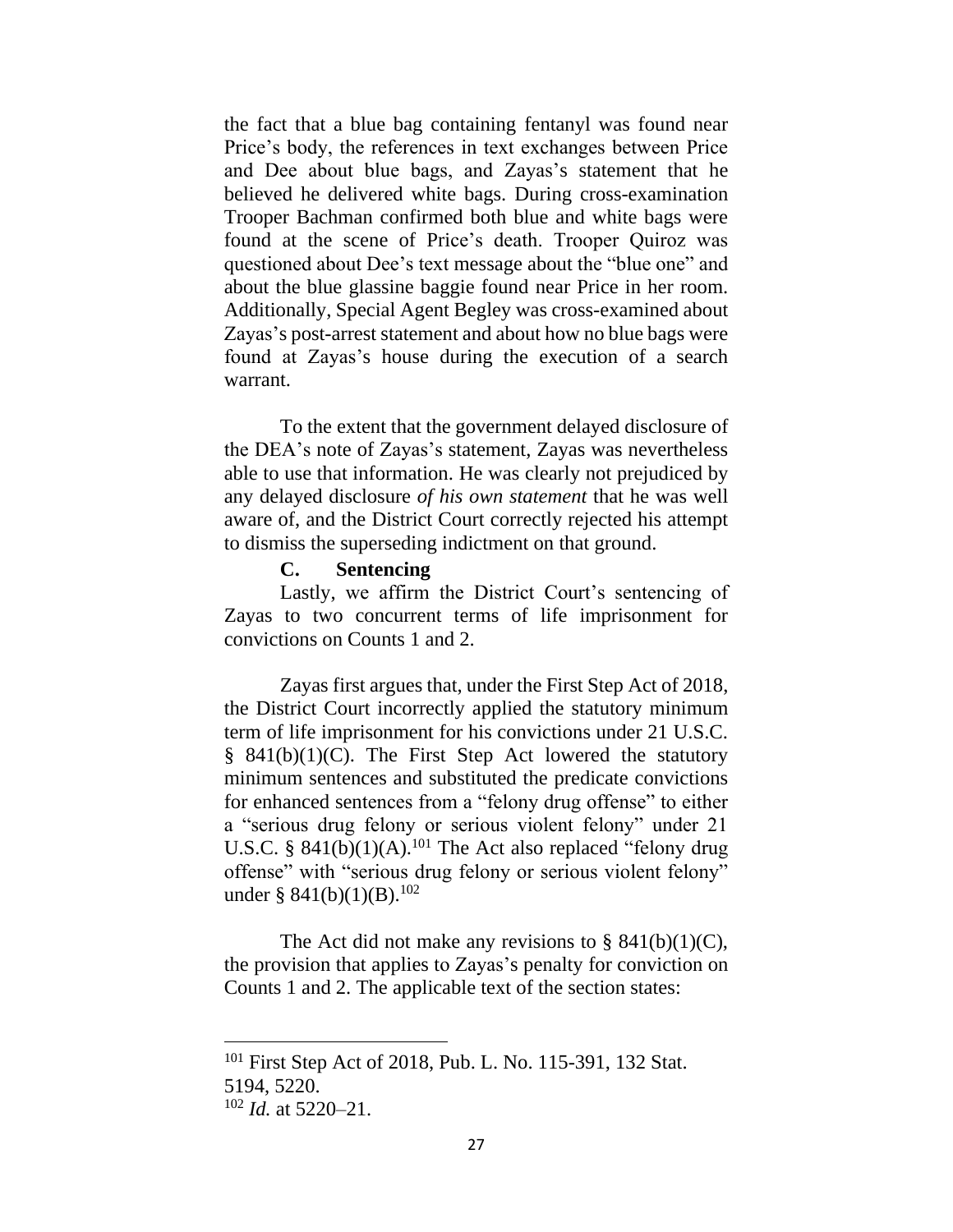If any person commits such a violation after a prior conviction for a felony drug offense has become final, such person shall be sentenced to a term of imprisonment of not more than 30 years and if death or serious bodily injury results from the use of such substance shall be sentenced to life imprisonment.<sup>103</sup>

Zayas has two prior convictions for a felony drug offense. Therefore, the District Court did not err in sentencing Zayas to two terms of life imprisonment for convictions under Counts 1 and 2 of the indictment.

Secondly, Zayas contends that the District Court erred in adopting the Presentence Investigation Report's base level offense calculation of 43 resulting in the imposition of a term of life imprisonment. However, this argument misinterprets the sentences on Counts 1 and 2. Life sentences were statutorily required under 21 U.S.C. § 841(b)(1)(C). As discussed above, this section mandates a term of life imprisonment if the offense resulted in death and the defendant had a prior felony drug offense.

Moreover, as we have just noted, Zayas had two felony drug offenses as defined under 21 U.S.C. § 802(44). This section defines a "felony drug offense" as "an offense that is punishable by imprisonment for more than one year under any law of the United States or of a State or foreign country that prohibits or restricts conduct relating to narcotic drugs, mari[j]uana, anabolic steroids, or depressant or stimulant substances."<sup>104</sup> Zayas's first conviction was in 1996 for distribution of a controlled substance within 1,000 feet of a school under N.J. Stat. Ann. § 2C:35-7. The second conviction was in 2009 for possession of a controlled dangerous substance under N.J. Stat. Ann. §  $2C:35-10(a)(1)$ . Both convictions are third-degree crimes punishable by terms of three to five years imprisonment.<sup>105</sup> Therefore, the District Court did not err in sentencing Zayas to terms of life imprisonment for conviction on Counts 1 and 2 of the superseding indictment.

 $103$  21 U.S.C. § 841(b)(1)(C).

 $104$  *Id.* § 802(44).

<sup>105</sup> N.J. Stat. Ann. § 2C:43-6.